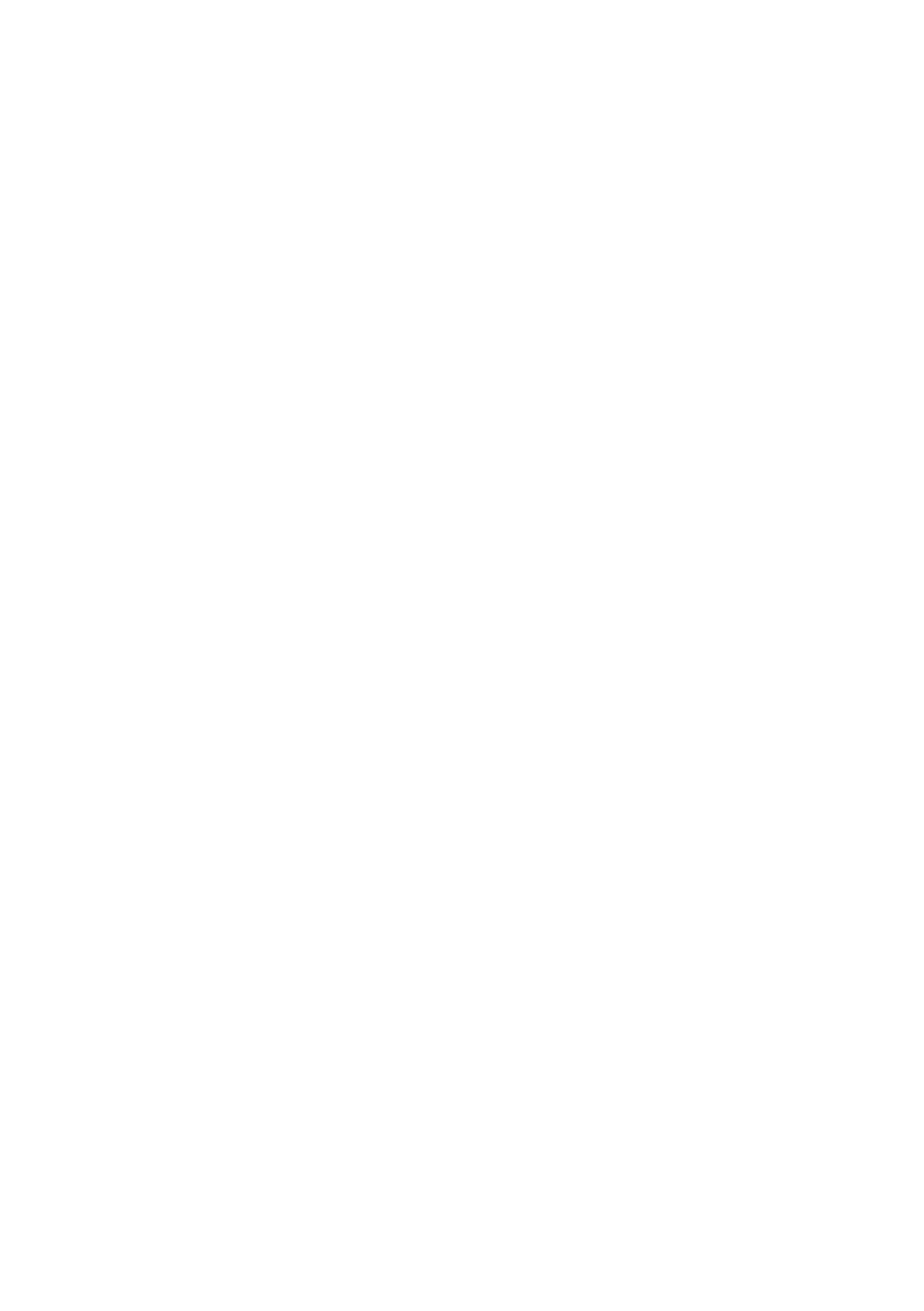### **THE PURPOSE OF THE EDUCATIONAL PACKAGE**

The educational package aims to raise awareness about the Child Protection Act and critical thinking, on topics concerning lower secondary school students and other involved parties such as parents or teachers. The educational package will include a presentation on the Rights and Protection of the child as well as the importance of critical thinking in children's rights education.

### **CONTENTS OF THE EDUCATIONAL PACKAGE**

The educational package contains general and specific data related to information on how and when human rights were established; general structure of human rights; establishment/division of children's rights as a special category; the need for special rights for children.

Special focus will be given to displaying children's rights in practice, and showing their applicability as well, starting with the four principles of the International Convention on the Rights of the Child, with special emphasis on the principle of child participation, as the package will focus on providing ideas on how to take initiative to promote and protect their rights.

Special emphasis will be placed on the discussion of disrespect of children's rights or violations of rights that often lead to violence and other possible consequences. A critical view of dealing with problems / phenomena of violence in schools, corporal punishment, drug abuse, digital abuse, radicalism and extremism, etc.

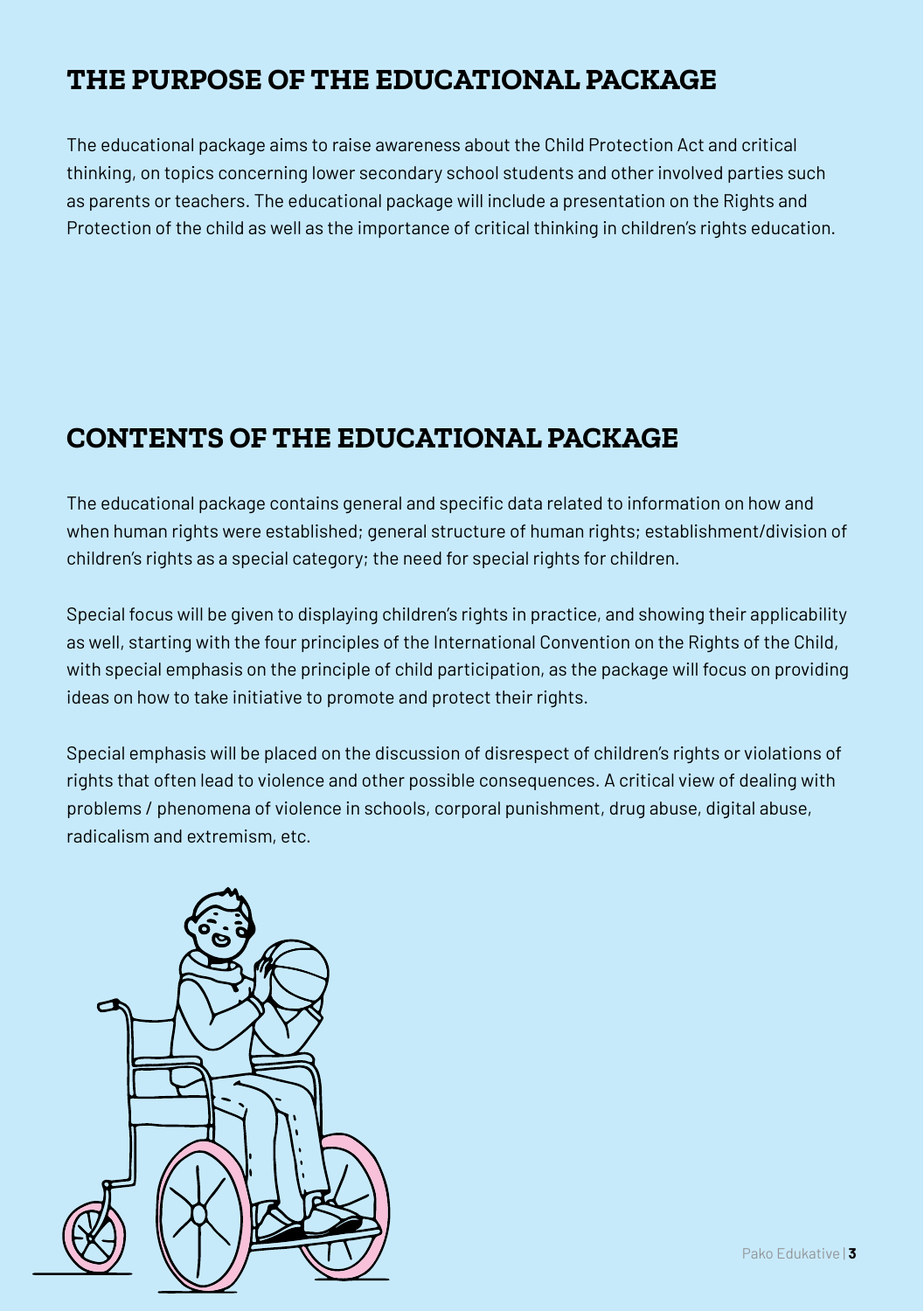### **THE HISTORY OF HUMAN RIGHTS**

Most people see the development of human rights legislation as one of the greatest achievements of the twentieth century. But the regulation of human relations begins with the early history of mankind. Human rights and freedoms were regulated on the basis of tribal codes, religious norms and local laws set by thinkers and leaders of the time.

Inequalities among people were very pronounced; societies were divided into social groups of people who enjoyed every right, and people that did not enjoy any rights.

In modern times to the present day, we have developed a wide range of human rights of wide reach and global applicability.

**The basic principles of human rights are:**

### **THE RIGHT TO LIFE AND LIBERTY**

### **EQUALITY**

### **FREEDOM**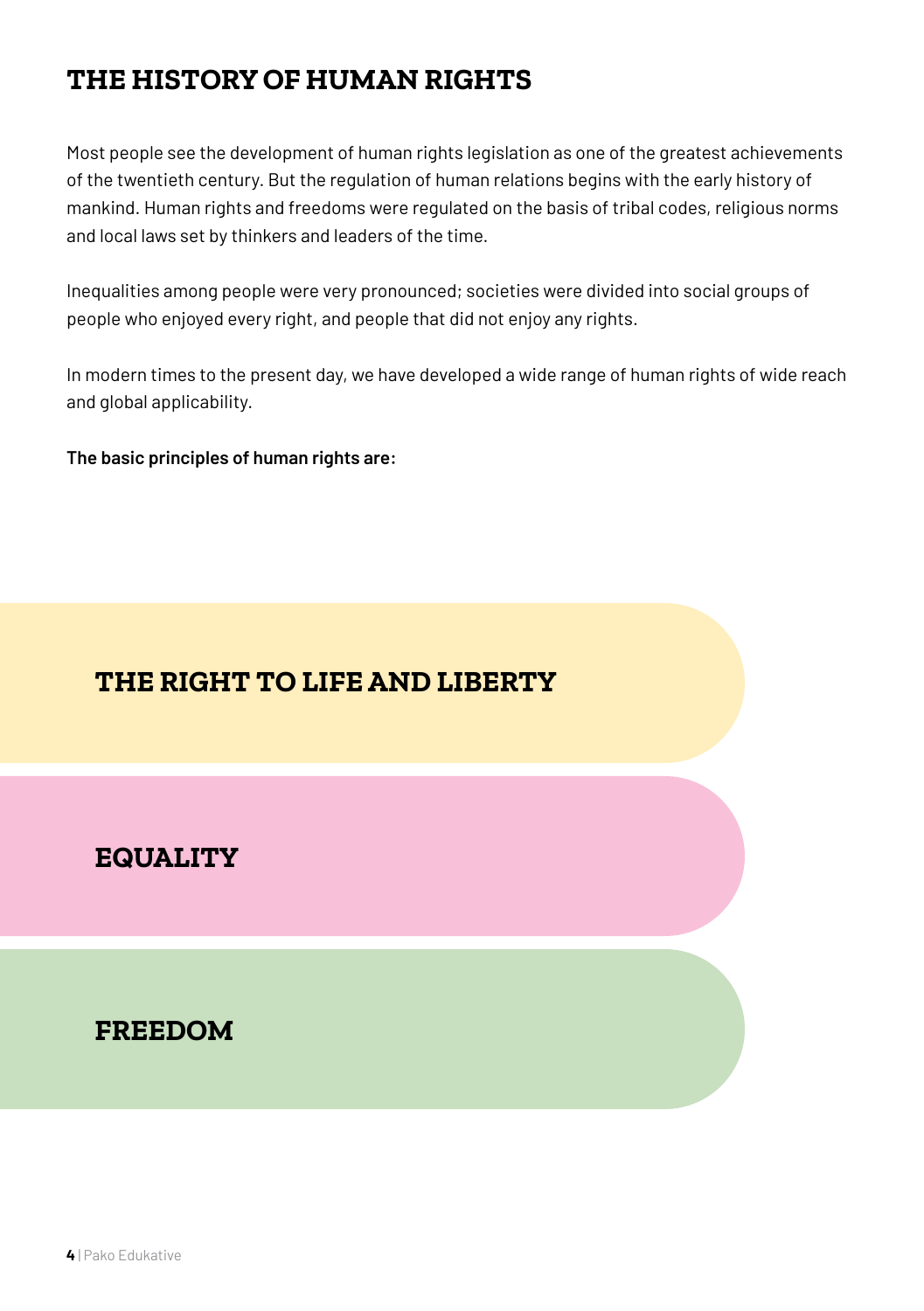# **4 GENERAL PRINCIPLES OF THE CONVENTION ON THE RIGHTS OF THE CHILD**

#### *The rights of the child in the Convention on the Rights of the Child reflect four basic principles:*

- **Non-discrimination (Article 2):** All rights apply to all children without distinction. States Parties shall take all appropriate measures to ensure that the child is protected against all forms of discrimination 1
- **Best interests of the child (Article 3):** The crucial factor in all actions related to children should be their best interest. In every situation, the best interests of the children take precedence over the interests of the adults involved (eg parents, teachers, guardians). However, the question of how to set the best interests of the child is still difficult to determine and remains an open question for discussion. 2
- **The right to life, survival and development (Article 6):** The right to life of the child is undeniable and it is the obligation of the state to ensure to the maximum extent possible the survival and development of the child. This also implies that the state cannot sentence children the death penalty or manifestly end their life in any other circumstances. 3
- **The child's opinion (Article 12):** The child has the right to express an opinion and to have their opinion taken into account on any matter affecting them. 4

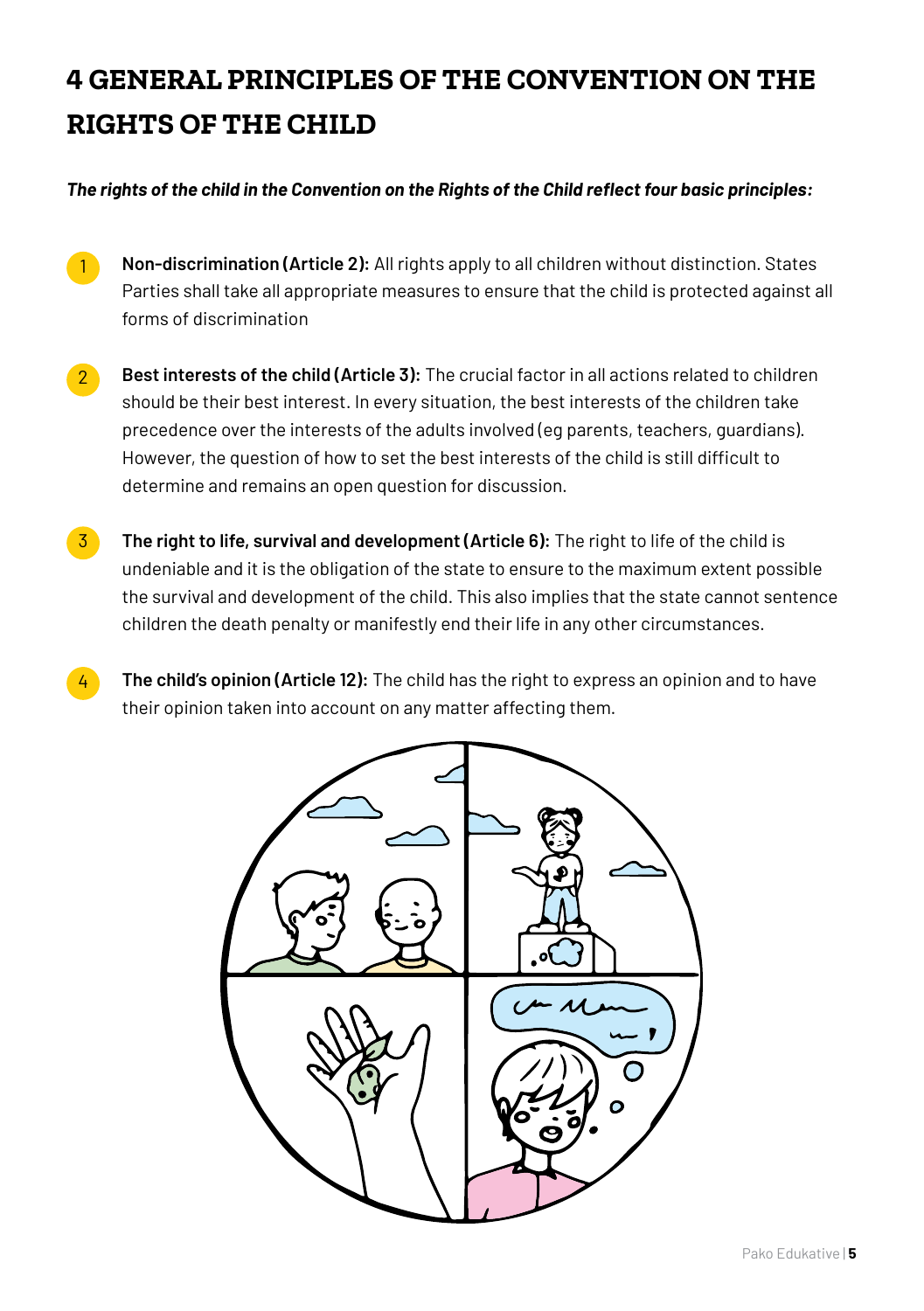# **CORE HUMAN RIGHTS UNSTRUMENTS AND COVENANTS1**

Universal Declaration of Human Rights; International Convention on the Rights of the Child;

Recognition of innate dignity and recognition of equal and inalienable rights for all members of the human family is the foundation of freedom, justice and peace in the world.

### *Introduction, Universal Declaration of Human Rights*

### *Human rights are enjoyed by all persons equally,universally and eternally.*

**Human rights are universal:** These rights always remain the same for all human beings everywhere in the world. You do not obtain these rights because you are a citizen of a country, you get them because you are part of the human race. This means that children, same as adults, enjoy human rights.

**Human rights are inalienable:** people's rights can never be taken away, except when they cease to exist as a human being

**Human rights are indivisible:** all human rights have equal status, no right is"Less important" or "unnecessary".

Human rights are interdependent or Interrelated: Human rights together form a complementary framework. For example, the opportunity of children / young people to participate in decisionmaking on issues that are directly related to them, the right to express oneself, to socialize with others, to be educated, and even to make decisions about things necessary in life.

The Convention for children's rights, also known as the Convention on the Rights of the Child, defines a child as any human being under the age of 18 and it confirms the applicability of human rights to children. It contains 54 articles on the rights of the child that can be divided into three general categories, often known as the "three P's" 1:

<sup>1</sup> of the United Nations General Convention on Human Rights,

https://www.ohchr.org/en/udhr/documents/udhr\_translations/eng.pdfThe Convention on the Rights of the Child, also known as the Convention on the Rights of the Child, defines a child as any human being under the age of 18 and confirms that the child fully enjoys human rights. It contains 54 articles on the rights of the child that can be divided into three general categories, often known as the "three P's" 1: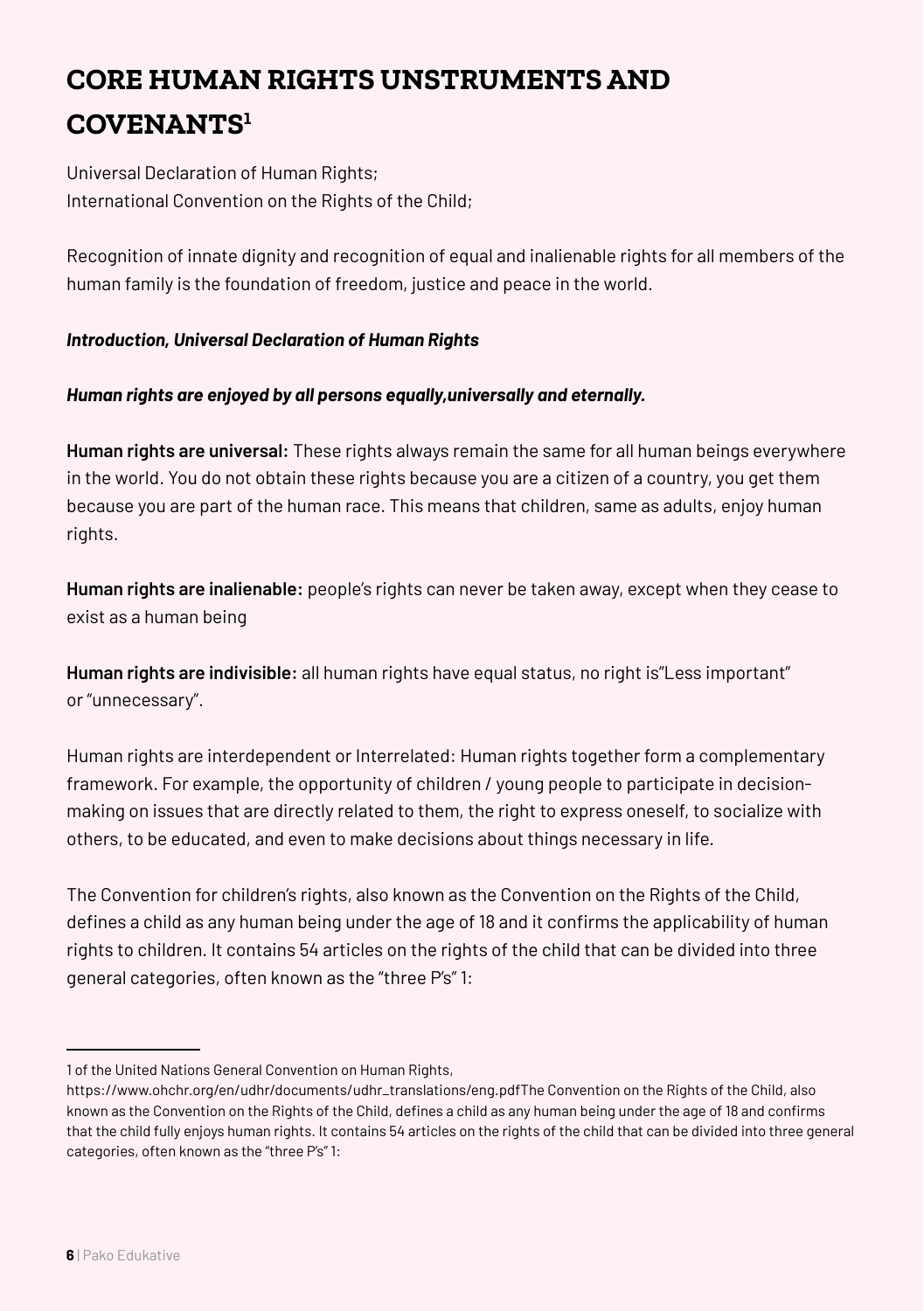**Protection:** guarantees the safety of the child and also covers abuse, neglect and exploitation. **Provision:** the special needs of children, such as: education and health care are covered. **Participation:** recognizes the developing abilities of the child to make decisions and participate in society, as the child approaches adulthood.

Human rights are interdependent or Interrelated: Human rights together form a complementary framework. For example, the opportunity of children / young people to participate in decisionmaking on issues that are directly related to them, the right to express oneself, to socialize with others, to be educated, and even to make decisions about things necessary in life.

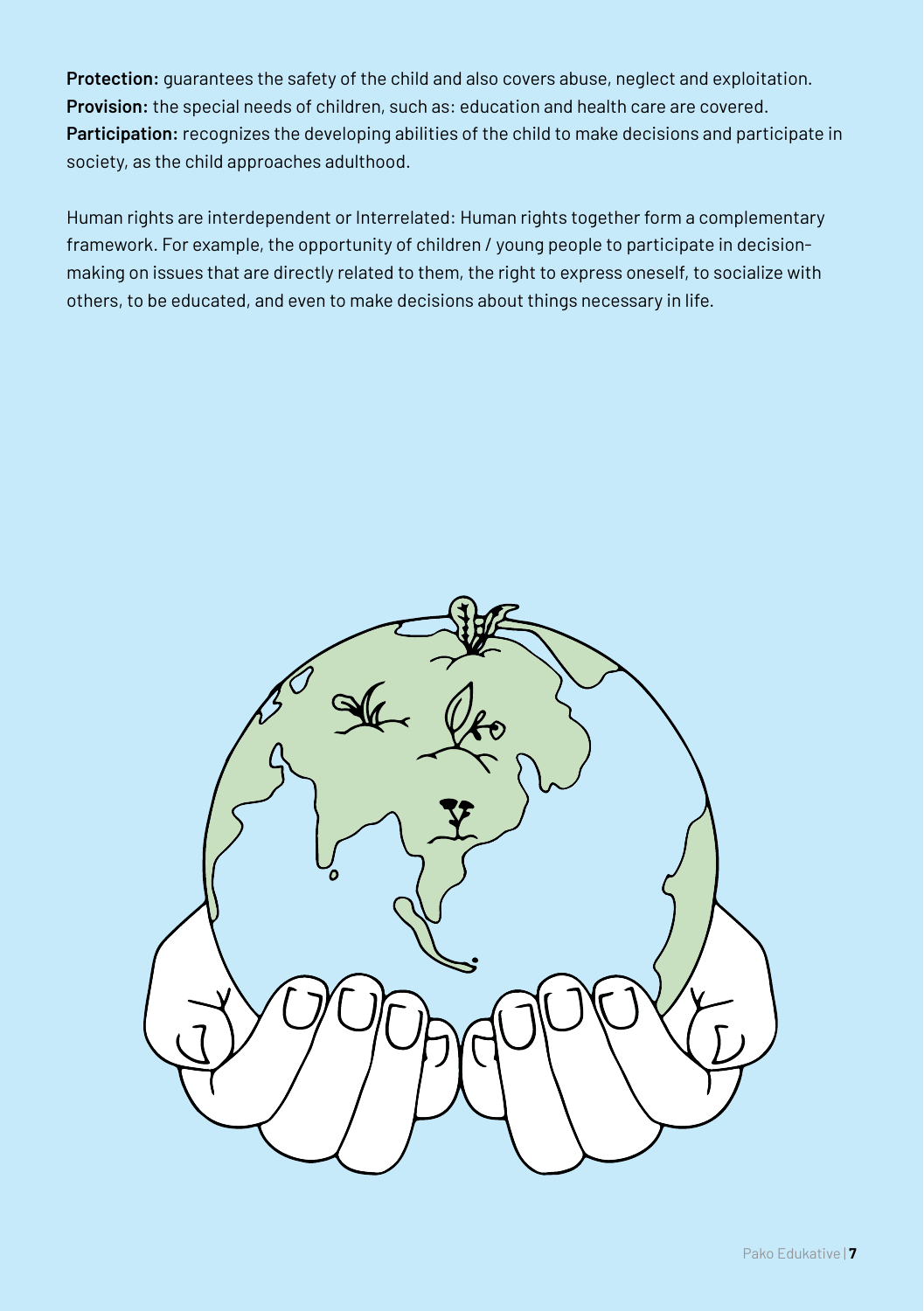# **WHICH LEGISLATION PROTECTS CHILDREN AND THEIR RIGHTS IN KOSOVO?**

In July 2020, the Law on Child Protection entered into force, the aim of which is to protect children from all forms of physical and mental violence, abuse, exploitation, neglect or any other form that endangers the life, safety, health, education, upbringing and development of the child.

You can find this law on the website of the Official Gazette of the Republic of Kosovo at the following link:

**https://gzk.rks-gov.net/ActDetail.aspx?ActID=20844**

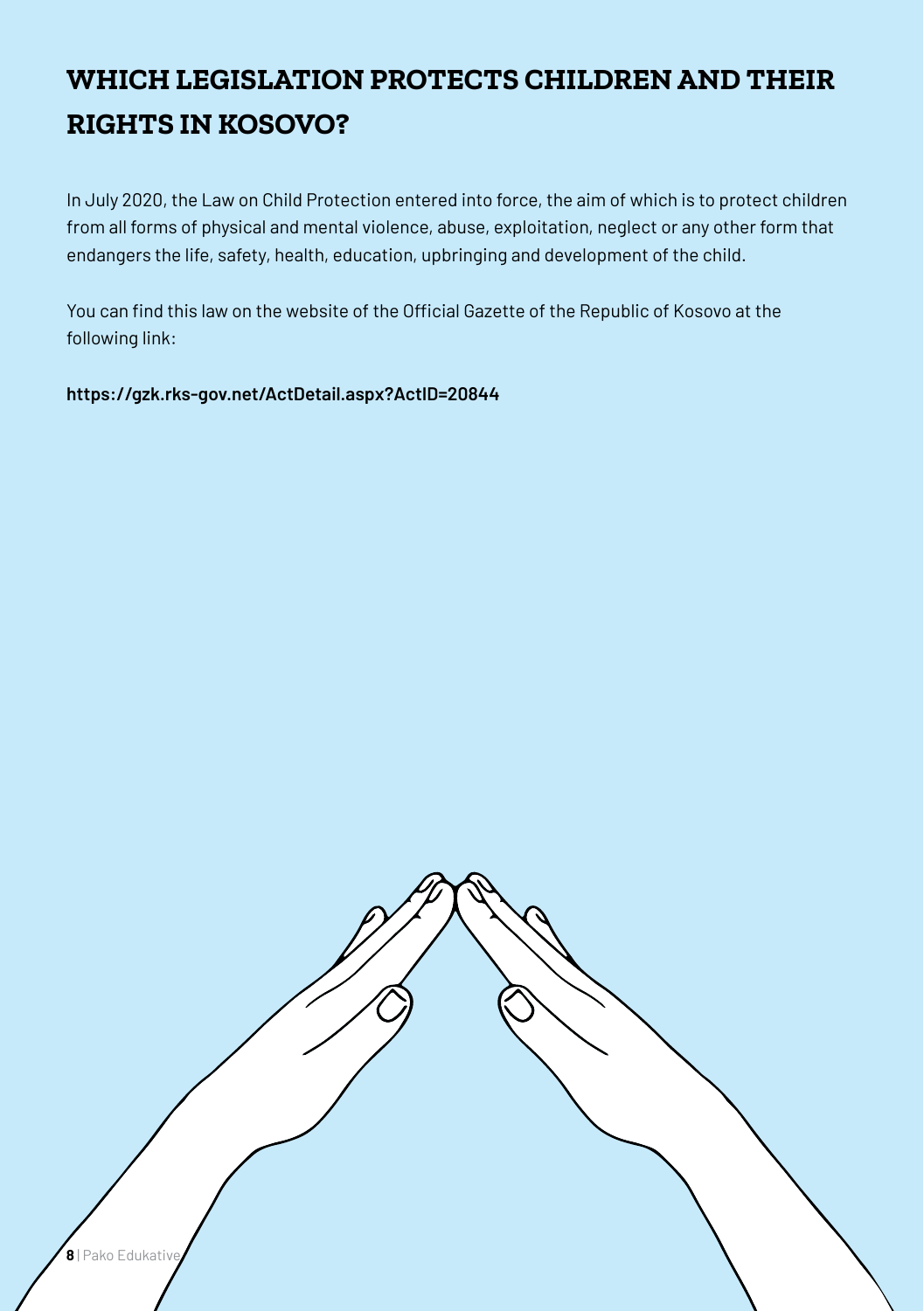# **QUESTIONS AND ANSWERS TO ENCOURAGE CRITICAL THINKING**

- What is school violence? **1.**
- How can we defend ourselves from school violence? **2.**
- Should we bully schoolmates? **3.**
- What is corporal punishment? **4.**
- Does corporal punishment affect us / children badly? **5.**
- Is corporal punishment prohibited by law in Kosovo? **6.**
- Why are some teachers still unable to resist the use of corporal punishment? **7.**
- Do some people think that corporal punishment is part of our education and culture? Should this approach change in Kosovo? **8.**
- What are narcotics? **9.**
- Why should we show interest in negative and self-destructive behaviours? **10.**
- Is drug use presented as something trendy when we listen to / perform music? Do children or people look trendy if they use them? **11.**
- What should we do if we use narcotics? **12.**
- What are radicalism and extremism? **13.**
- What is child abuse and why does it happen? **14.**
- How can a family, friend, girlfriend, teacher, or district in which a child lives recognize some of the signs that the child is being abused? **15.**
- Do we know what digital abuse is? **16.**
- How to prevent digital abuse? **17.**
- Should we seek help for the violence that we or someone we know is experiencing, and where should we do so? **18.**

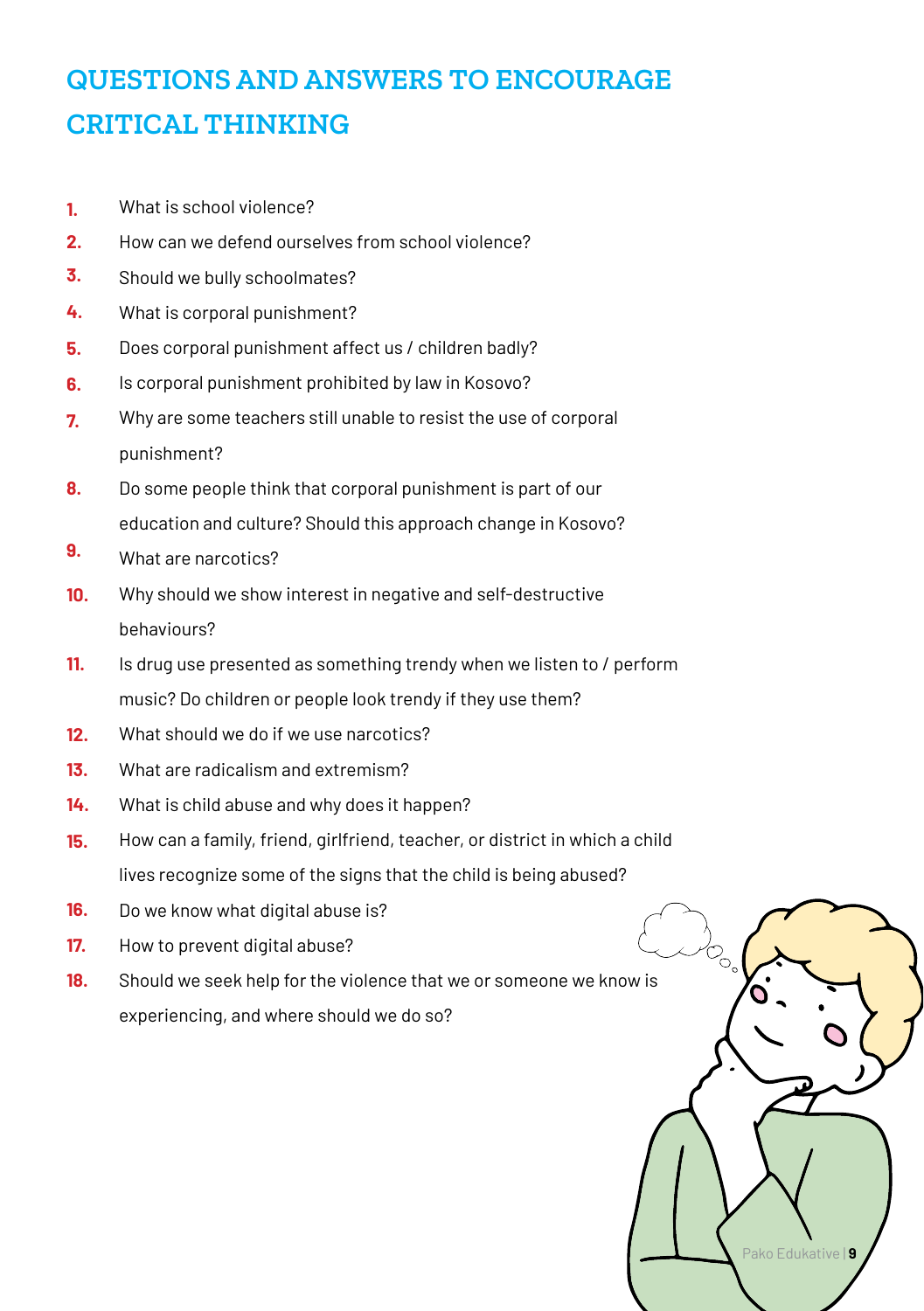### **WHAT IS SCHOOL VIOLENCE?**

 Violence in schools is a phenomenon that manifests itself in various forms and all children are at risk of being affected by certain forms of violence at certain times.

The World Health Organization (WHO) defines violence as: the intentional use of physical force or power, threatened or actual, against oneself, another person, or against a group or community, that either results in or has a high likelihood of resulting in injury, death, psychological harm, maldevelopment, or deprivation.2

#### *Violence in schools takes many forms, from physical , mental and sexual violence to neglegt.*

**Physical violence -** Intentional use of physical force used with the potential to cause harm, injury, disability or death.

**Sexual violence -** any non consensual sexual act or attempt to obtain a sexual act by violence or coercion

**Psychological violence (also known as emotional or mental abuse) -** involves verbal and non-verbal communication used with the intent to mentally or emotionally harm another person or to exercise control over another person.

**Neglect -** a type of abuse that occurs when someone who is responsible for caring for an individual who is unable to care for them does not fulfill their responsibilities.

All these types of violence, which we mentioned above, have been proven to be present in schools through various researches  $3$  . This is why we cannot talk about violence in schools as a special category of violence, but rather as an environment in which all these types of violence are present. That is why it is important to recognize and distinguish these types of violence in order to be aware that we are neither the cause nor the victim of these behaviors.

<sup>2</sup> VOLUME 1 - Prevention of Violence in Schools and Society - Supporting Materials for Primary School Civic Education Teachers in Kosovo, page 22

<sup>3</sup> Basic document for the report Prishtina, for safety in schools 2015-2018, page 5.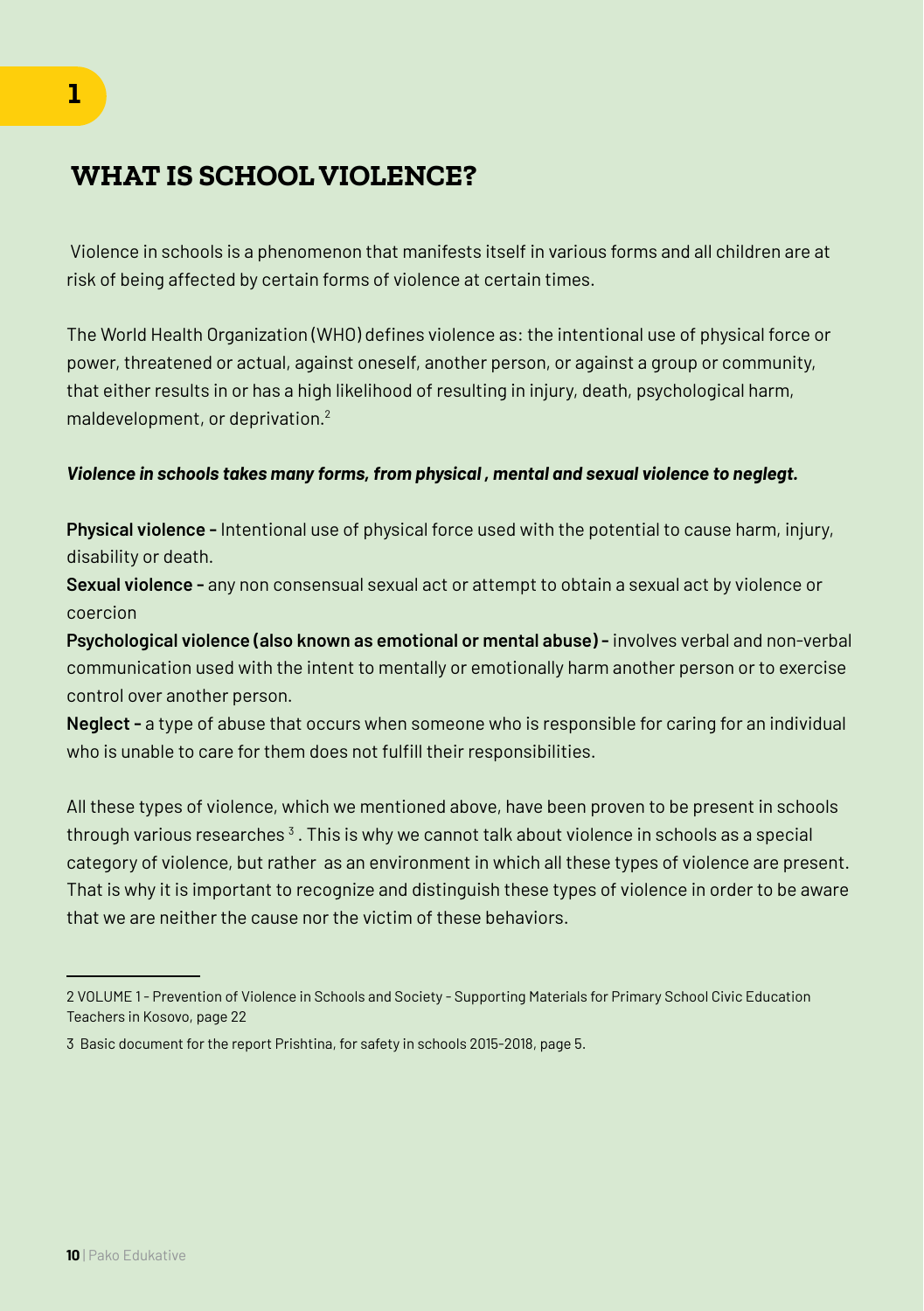Violence against children takes many forms and is influenced by various factors, the personal characteristics of the victim and the perpetrator, and the cultural and physical environment in which it occurs. However, it should be borne in mind that much of the violence in schools remains unreported for a number of reasons. One of the reasons is fear: many children are afraid to report cases of physical or mental violence against them or do not even have adequate information on how and where they can report cases of abuse or violence.

The sources or factors that cause violence can be individual, as well as family and social, with the latter mainly related to the consequences of war, socio-economic inequality, urbanization and overpopulation, rapid economic and technological development, gun ownership, etc.



Pako Edukative | **11**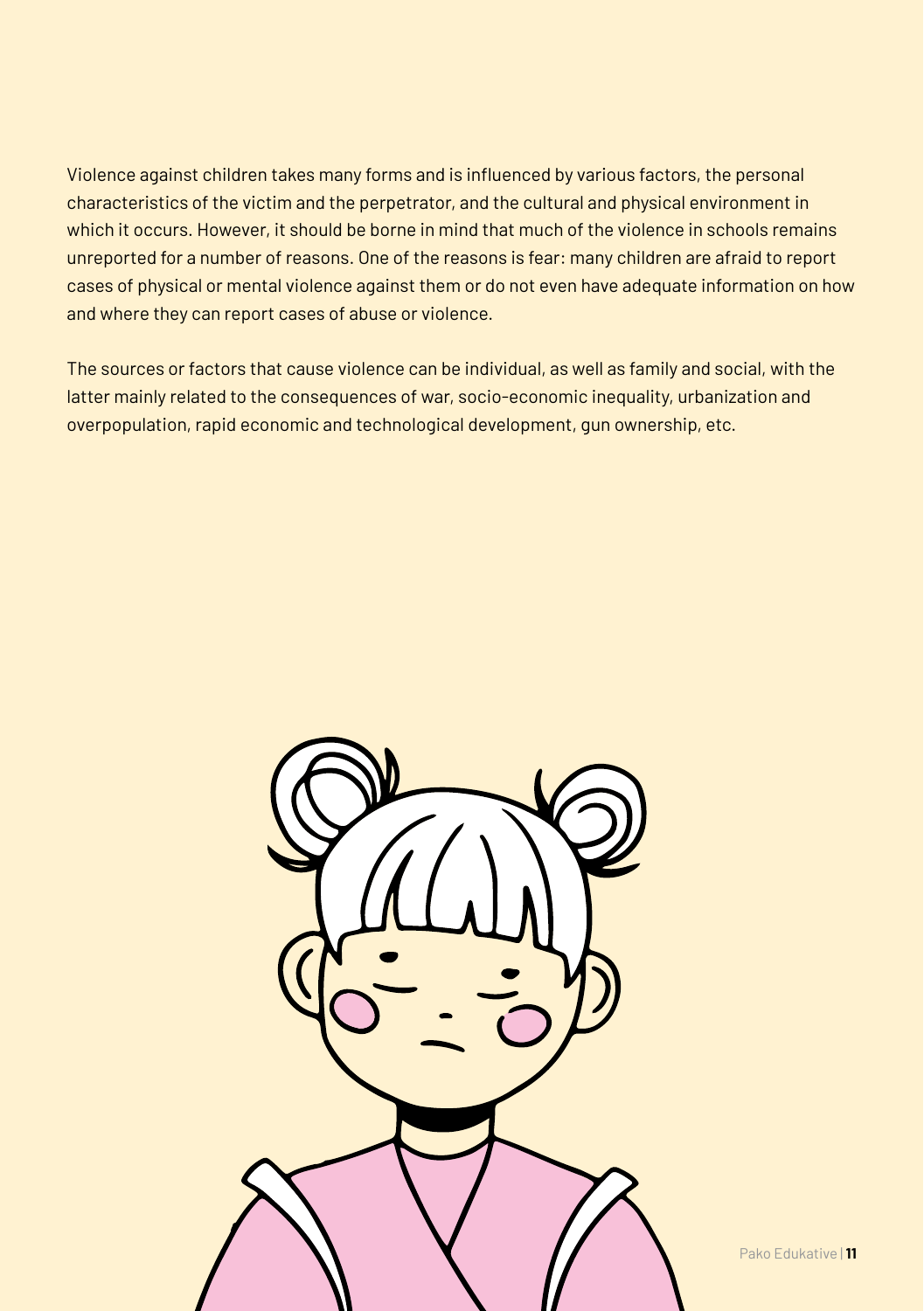# **HOW CAN WE DEFEND OURSELVES AGAINST VIOLENCE IN SCHOOLS?**

#### *You can defend yourself at school if you:*

- Talk to your class teacher or any other teacher you are comfortable talking to, because adults will understand your case and help you solve the problem more easily and improve the situation.
- Ask for help from the school pedagogue regarding your concerns.
- Contact the school psychologist if your school has one.
- Obtain knowledge about your rights as a child / young person.
- Communicate properly and sympathize with others.
- Try to avoid conflicts by not spreading rumors.
- Reflect on yourself and your actions.

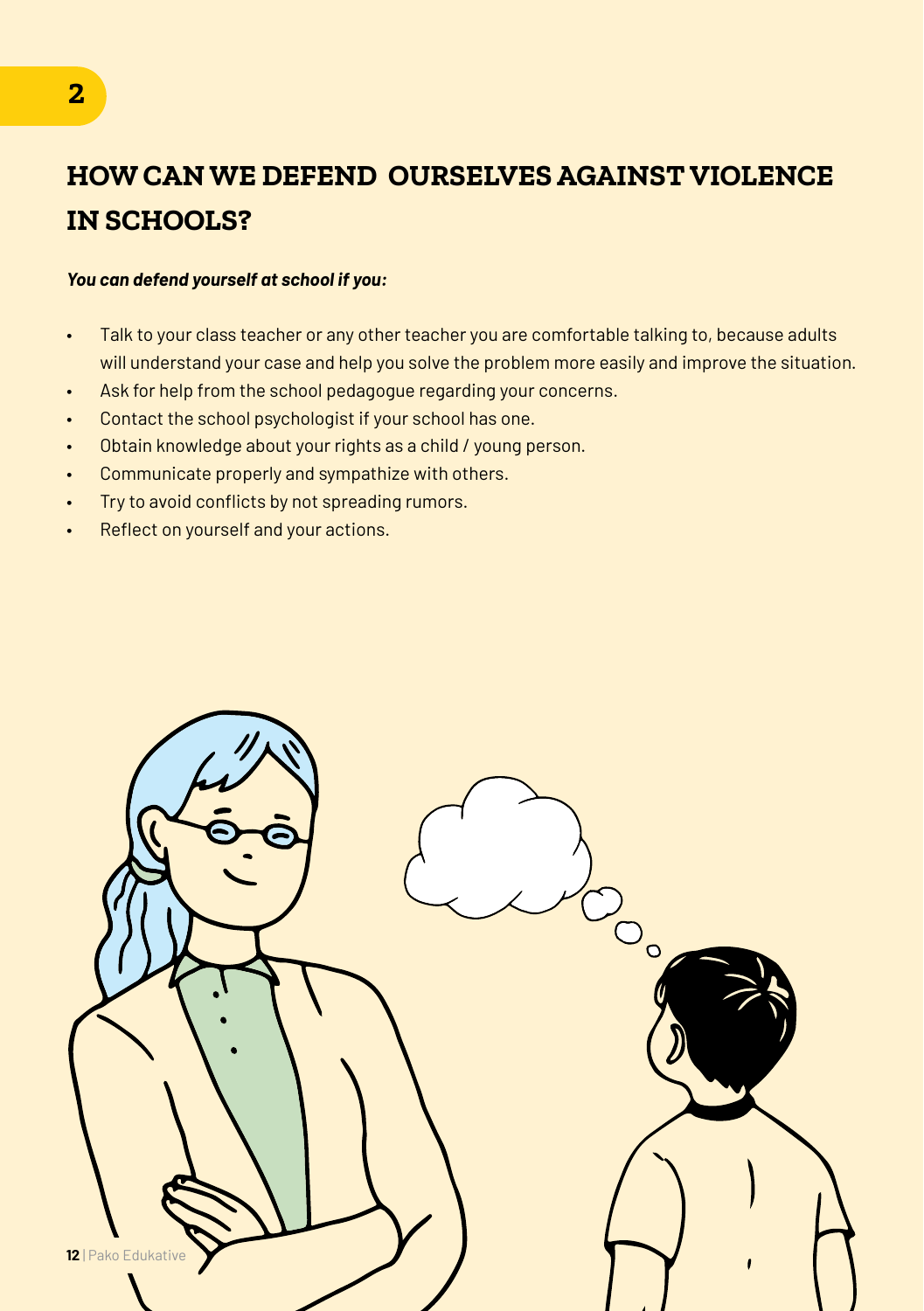### **SHOULD WE BULLY OUR FRIENDS AT SCHOOL?**

The world is made whole and becomes more beautiful due to the diversity of people with different or unique characteristics. That is why we should accept schoolmates as they are with their differences, regardless of the fact that we are not the same. If we as children / youth want to live in peace and harmony, we must have understanding for others and not judge them on the basis of gender, ethnicity, religion or their abilities. If we fail to respect each other's differences, then negative traits will be present in our society such as: harassment, ridicule, use of derogatory nicknames, psychological manipulation, physical violence or social distancing; behaviors that have negative consequences for the target of the harassment and even for the bully themself. Some of the negative outcomes of bullying are: poor school performance, emotional changes, anxiety, inferiority complex, and even various traumas that can significantly affect the healthy formation of a developing individual.

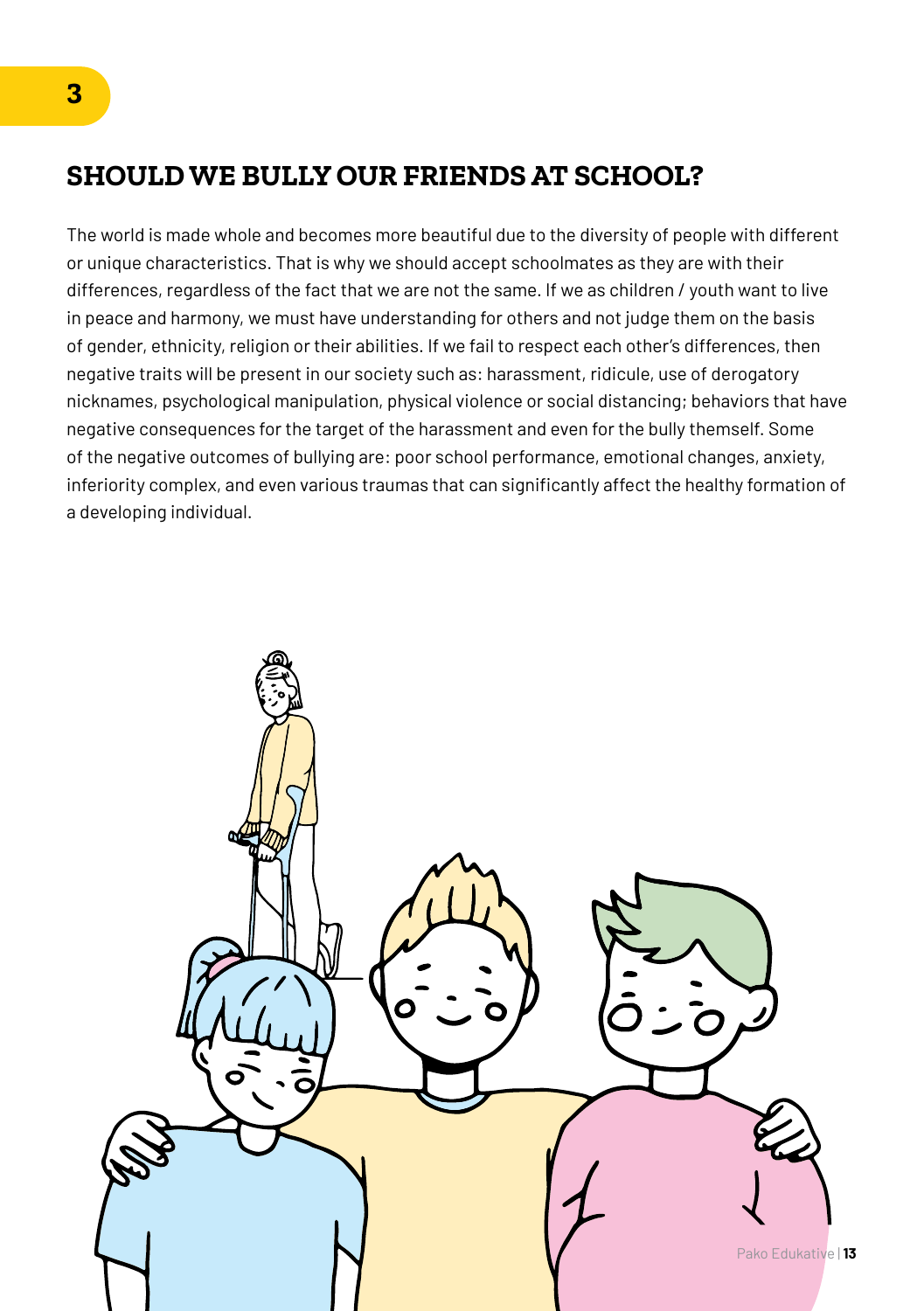### **WHAT IS CORPORAL PUNISHMENT?**

"Corporal punishment" means punishing someone by using physical force in a way that causes them to be injured or mistreated. Any punishment that uses force is corporal punishment, no matter how "light" it may be. For example, if a child accidentally breaks a glass, draws on the walls of the room, jumps off a sofa or chair at home, and the parent hits him in the arm or other parts of the body to punish him, that is corporal punishment.

Corporal punishment often takes the form of slapping children. However, it can have other forms (for example: kicking, pinching hands, pulling ears, pulling hair, throwing a slipper at a child, burning hands or any other part of the body, etc.) . In schools on the other hand if the child does not know the answer when asked, and as a response the teacher strikes him on the hands with a stick, forces him to stand on one leg for a long time, places the student on the first or last desk- that is corporal punishment.

There are other forms of punishment that are not corporal, but that are equally cruel - for example, deliberately intimidating children by telling them that we will send them to dark places away from home if they do not obey their parents or embarrass / humiliate them in front of other family members or friends. This type of punishment can be just as cruel and humiliating to children. Corporal punishment of children can be carried out in various places - including home, school or other places where child care is provided.

Therefore, all types of punishment are unjustified and their use should not be tolerated.



**14** | Pako Edukative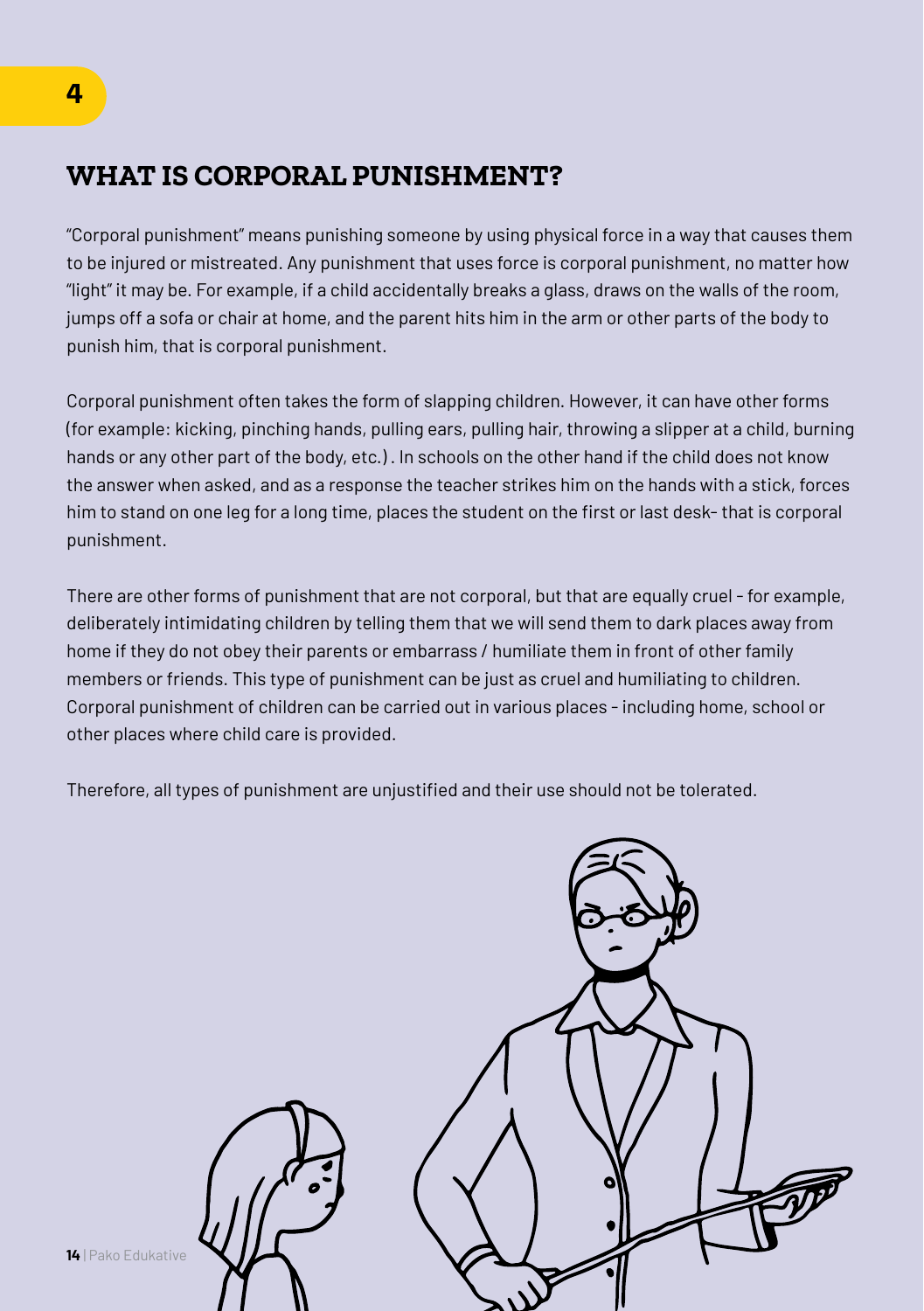# **DOES CORPORAL PUNISHMENT AFFECT US / CHILDREN NEGATIVELY?**

Yes, corporal punishment has a detrimental effect on children! Often adults do not realize that corporal punishment is accompanied by emotional and physical pain. They assume that a slap is not necessarily a bad thing but in reality they are clueless on the effects and consequences a slap,hit or a pinch can have on a child.

Children experience being hit from a parent or teacher or anyone else with intense emotional pain, and are left feeling weak, powerless and humiliated. Also from a physical point of view, the pain during a stroke can slow down the process of growth and development of their body.

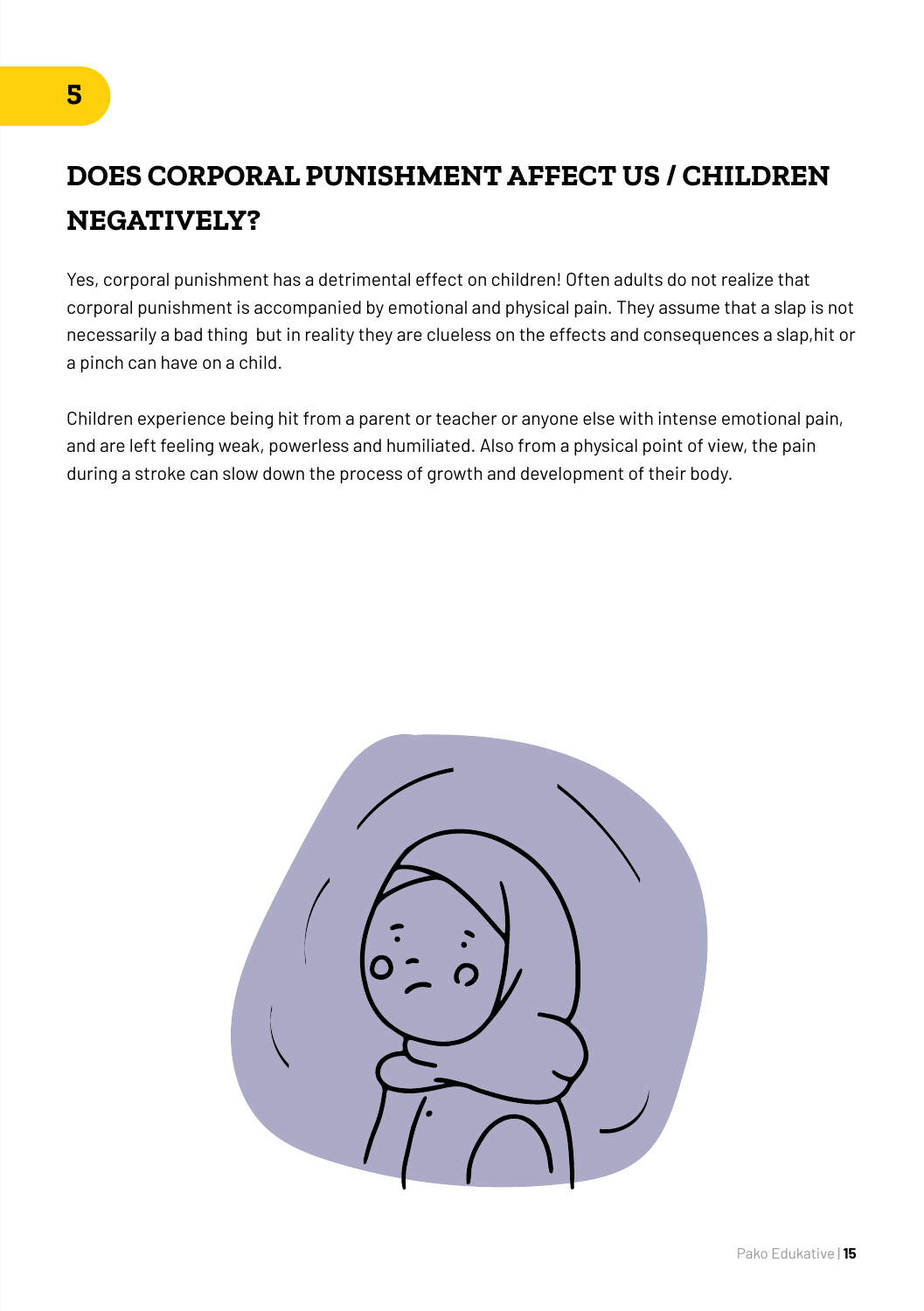# **IS CORPORAL PUNISHMENT PROHIBITED BY LAW IN KOSOVO?**

Yes, Law no. 06 / l-084 on the protection of children states that physical punishment and disciplinary measures that undermine and weaken the child's human dignity, including forms of physical and mental violence, as well as behaviors that degrade, disgrace and put the child into a difficult situation are prohibited in any environment at home and families, educational institutions, care institutions, law enforcement and justice systems, working environments and community<sup>4</sup>



<sup>4</sup> Article 38, Prohibition of Corporal Punishment, Law on Child Protection, 2019, https://gzk.rks-gov.net/ActDocumentDetail.aspk?ActID=20844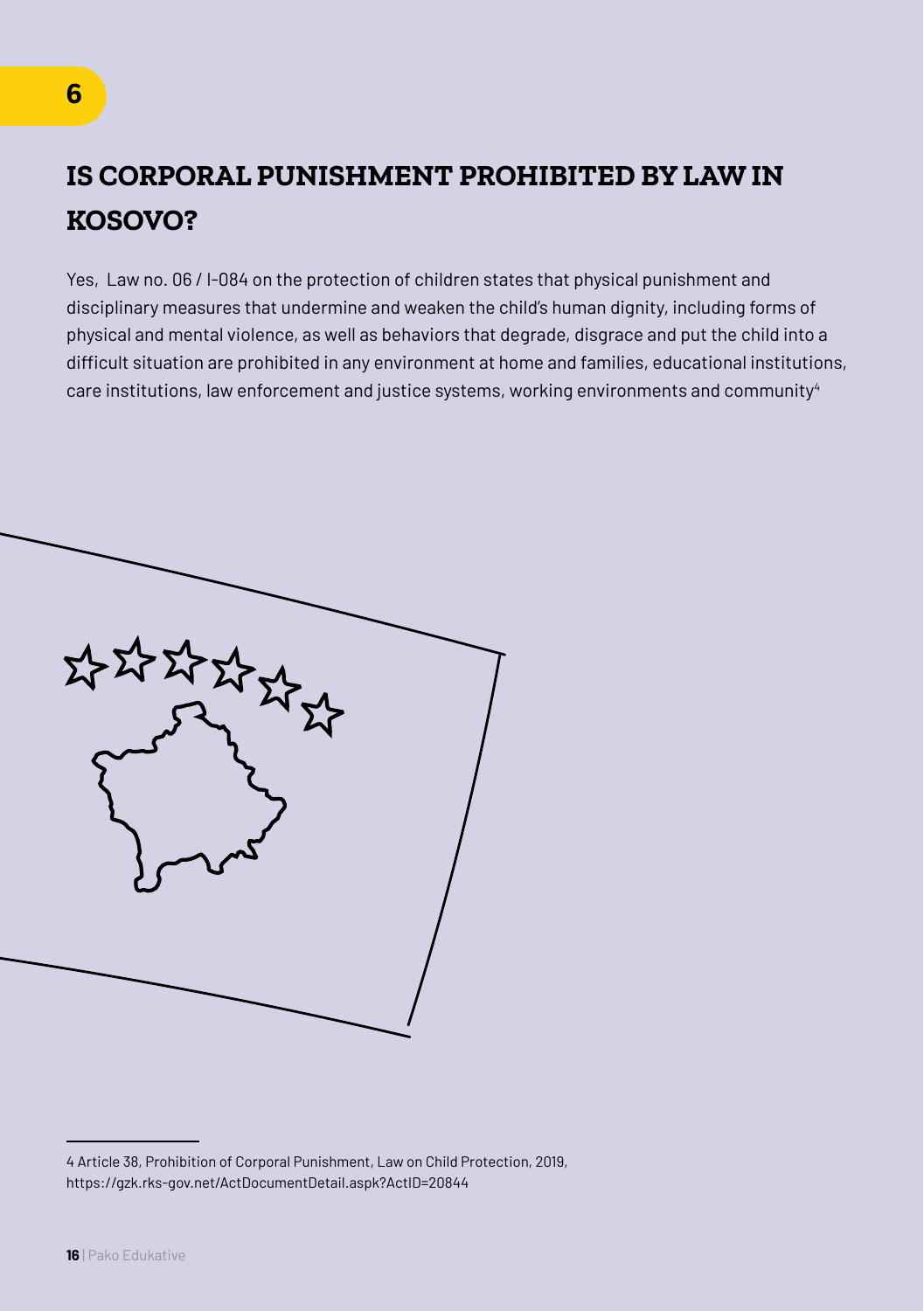# **WHY ARE SOME TEACHERS STILL UNABLE TO RESIST THE USE OF CORPORAL PUNISHMENT?**

It is difficult for many educators to hold back on the use of corporal punishment when they truly believe that corporal punishment will benefit the children by making them more disciplined and obedient to the educator's demands.

Often the use of corporal punishment by teachers comes from numerous reasons such as the teachers' impatience to solve problems calmly,the teachers' pent-up anger towards the children, the teachers' ignorance and unfamiliarity with other non violent forms of education, the teachers' personal experiences as children, etc.

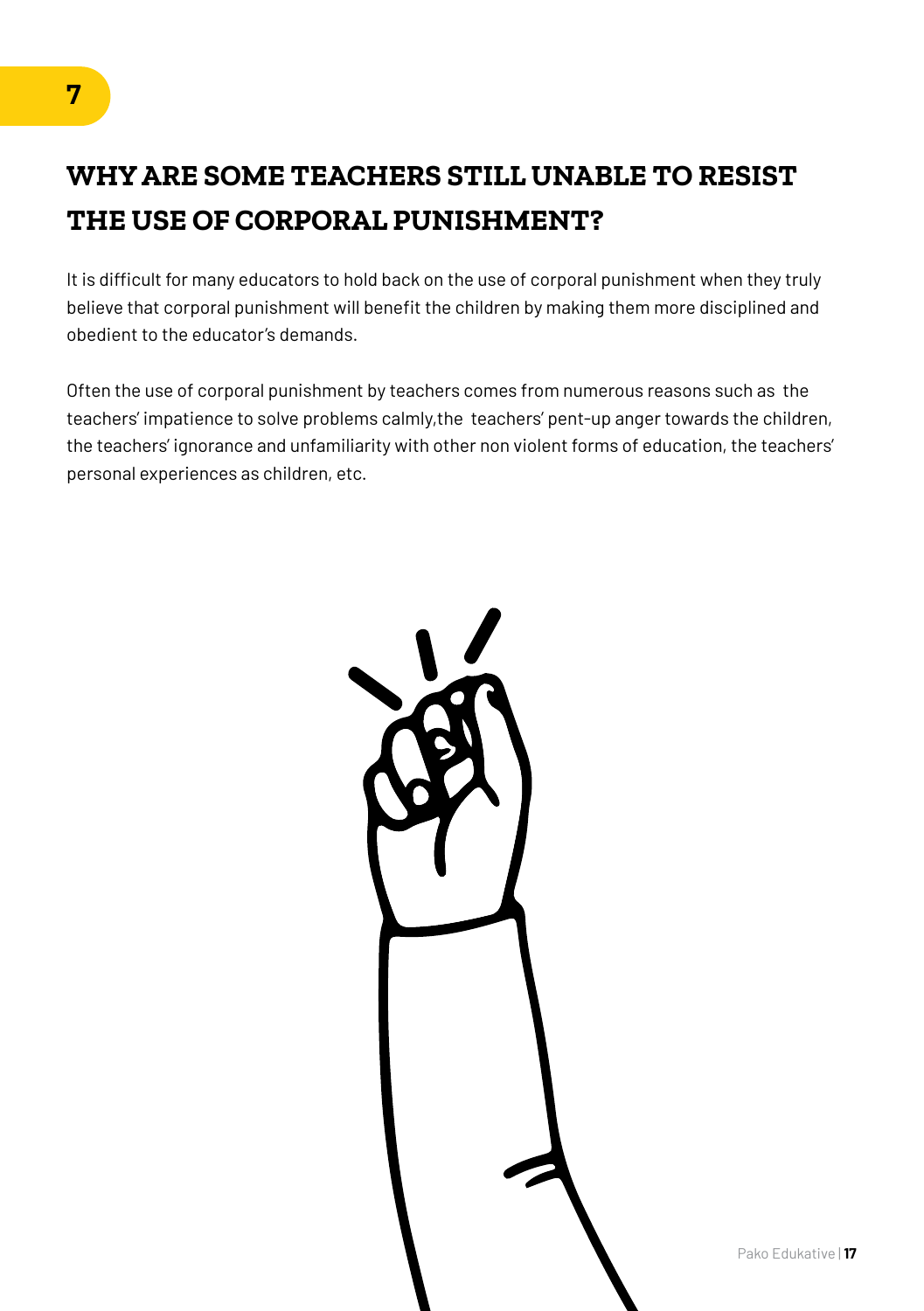# **DO PEOPLE THINK THAT CORPORAL PUNISHMENT IS PART OF OUR UPBRINGING AND CULTURE? SHOULD THIS APPROACH BE CHANGED IN KOSOVO?**

Many people in Kosovo think and agree that corporal punishment should be allowed, simply because it was part of their family upbringing and culture. However, with the development of society and the recognition of human rights, education and discipline should not be confused with corporal punishment or violence.

The family as the core of the society must treat its members with respect and love, inside and outside. The family must preserve tradition and culture, but never violate the basic right of their child to grow in a peaceful and happy environment.

Therefore, respecting the basic rights of every family member is a first a human then a legal obligation.

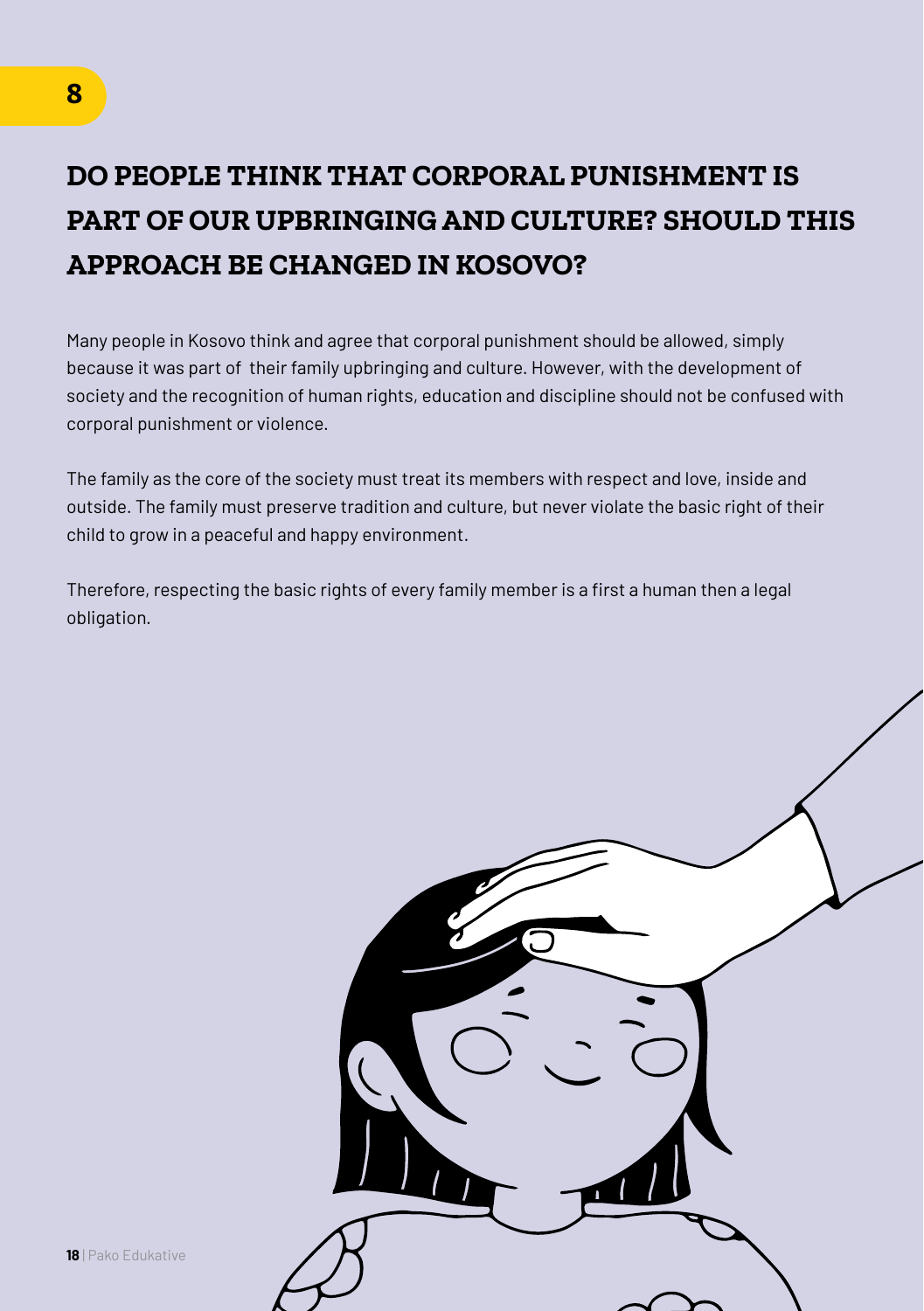Drugs are psychoactive substances that alter the natural functioning of our biological system and affect the brain causing various effects. Many substances can serve as drugs, including painkillers, alcohol, nicotine, caffeine, antibiotics, clinical drugs, and illicit psychoactive drugs. Drug use can cause health problems in the human body. The nature and extent of the damage depend on the type of drug, the method of use and the consumption frequency.

Some types of drugs can damage the lungs, e.g. smoking tobacco can cause cancer, damage to the bronchi of the lungs, other infections, while alcohol can seriously damage the liver. Liver damage reduces the body's overall immunity and increases the chances of other diseases. From the standpoint of mental health and brain function, drug use disrupts the work of neurotransmitters. Neurotransmitters are brain chemicals that enable the transfer of information between our brain and body. If a person uses drugs, he allows his brain to "learn" that drugs are the main source of happiness, and then becomes addicted to drugs and does not feel pleasure from any other source.



Pako Edukative | **19**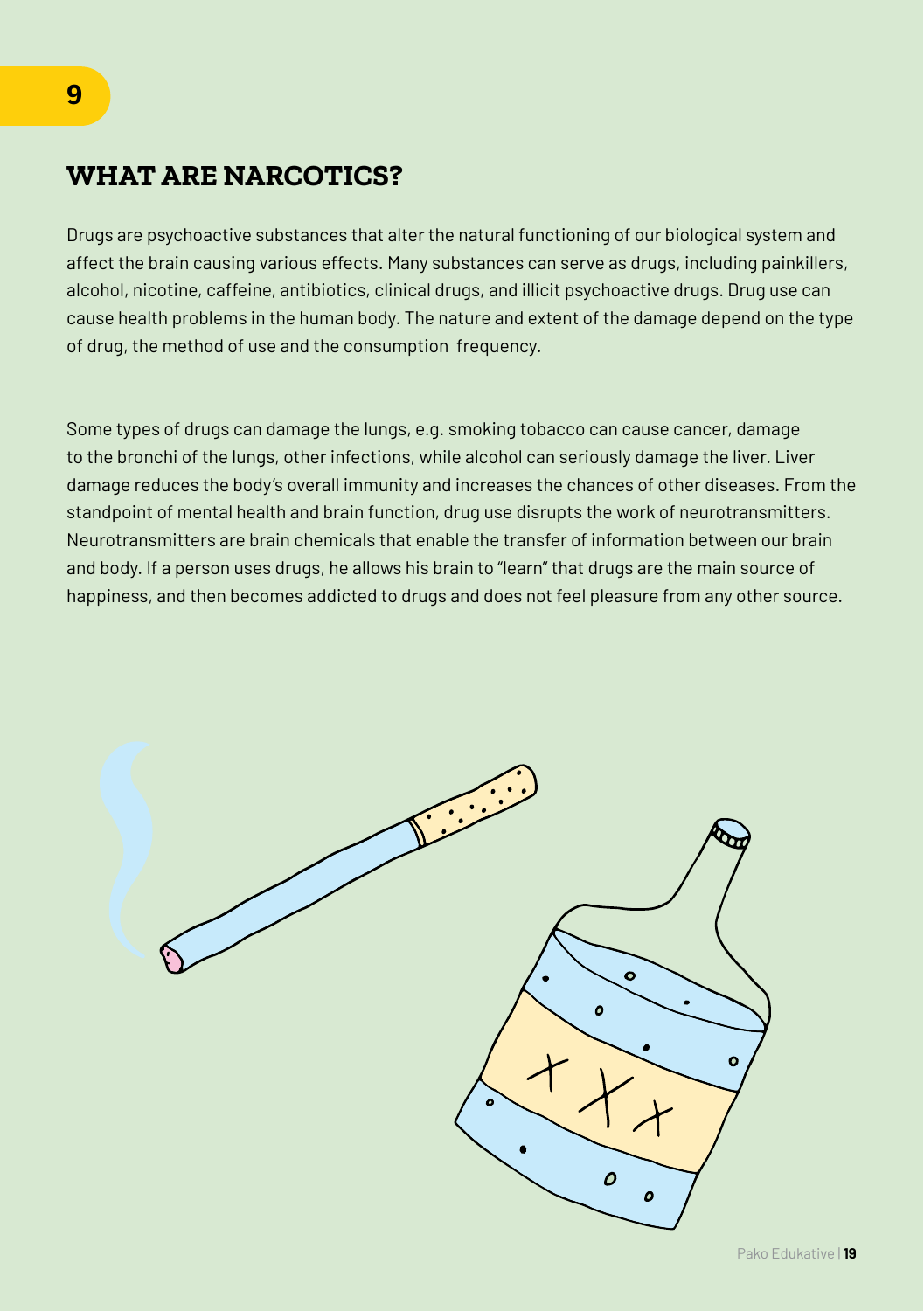However, treatments help people overcome their addictions . There are different types of addiction treatments: psychotherapy and medication therapy The effects of the treatment are the greatest when these two types of treatment are combined. Treatment helps clients learn how to resist stimulants that encourage people to use drugs and regain control of their lives.

Substance and narcotics abuse is a major social and health problem around the world, because the consequences arising from the direct and indirect effects of this phenomenon are extremely damaging to the user, to their family and to society as a whole, consequently possessing a threat to national security.

For reasons of principle, students are often not motivated to discuss topics related to the use of substances. Some believe that simply a discussion or mentioning of these substances, even in class, can motivate people to start using them. Others may suggest that it is not important for students to know about these substances because they will not use them anyway.

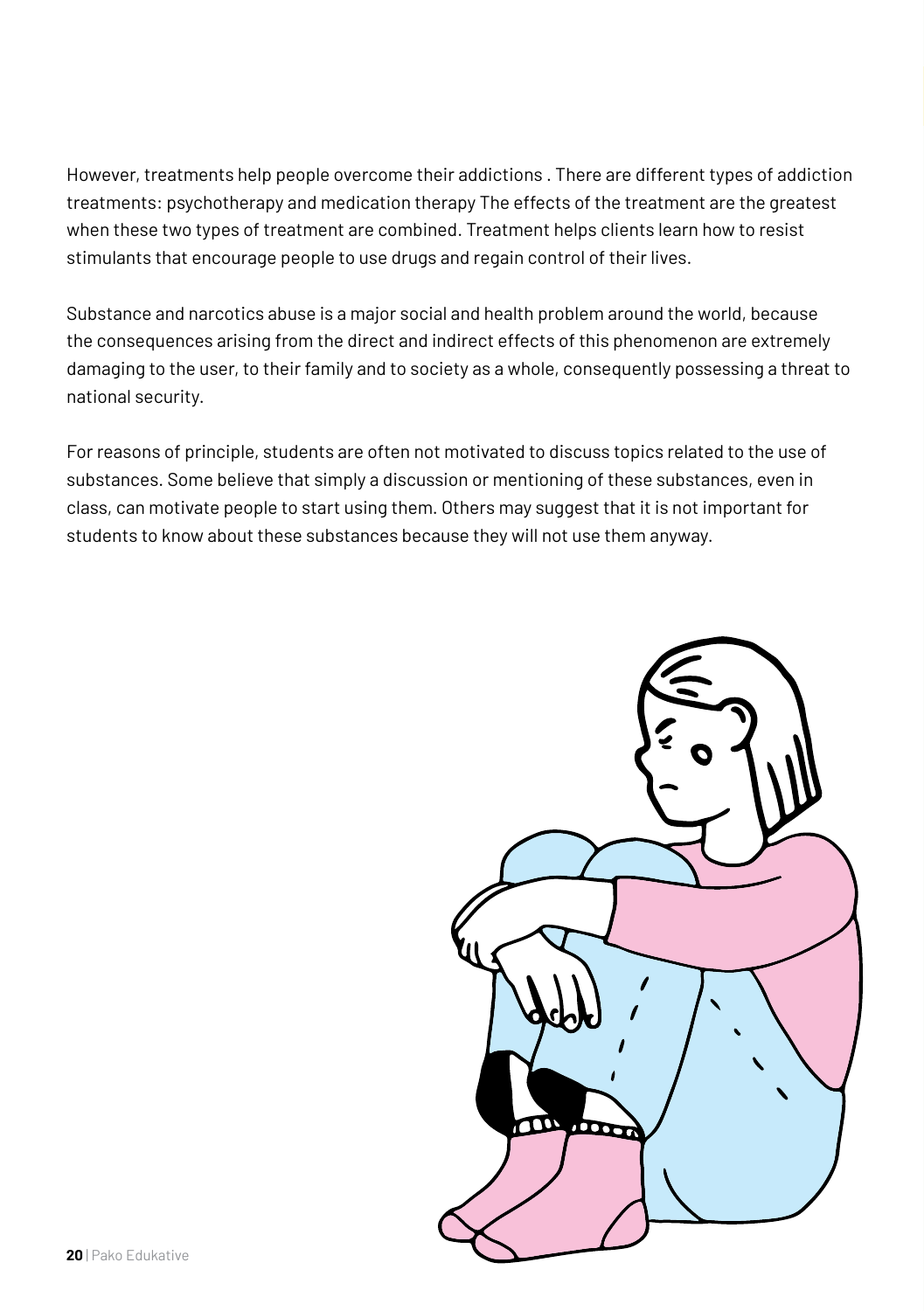# **WHY SHOULD WE SHOW INTEREST IN NEGATIVE AND SELF-DESTRUCTIVE BEHAVIOURS?**

Many children / young people are curious to use narcotics just to feel the satisfaction they would experience when they finally do so. However, the reality is that even the smallest dose taken or tested increases the tolerance and the more the body accepts intoxicants, the more addictive it becomes. The effects of drugs are disturbed behavior, unstable emotional state, damage to internal organs such as the lungs from the use of marijuana, kidneys from cocaine, heroin and others.

For that reason, the negative phenomena that encourage us to destroy ourselves, our future and our society, should not have a place in the imagination of a person with common sense.

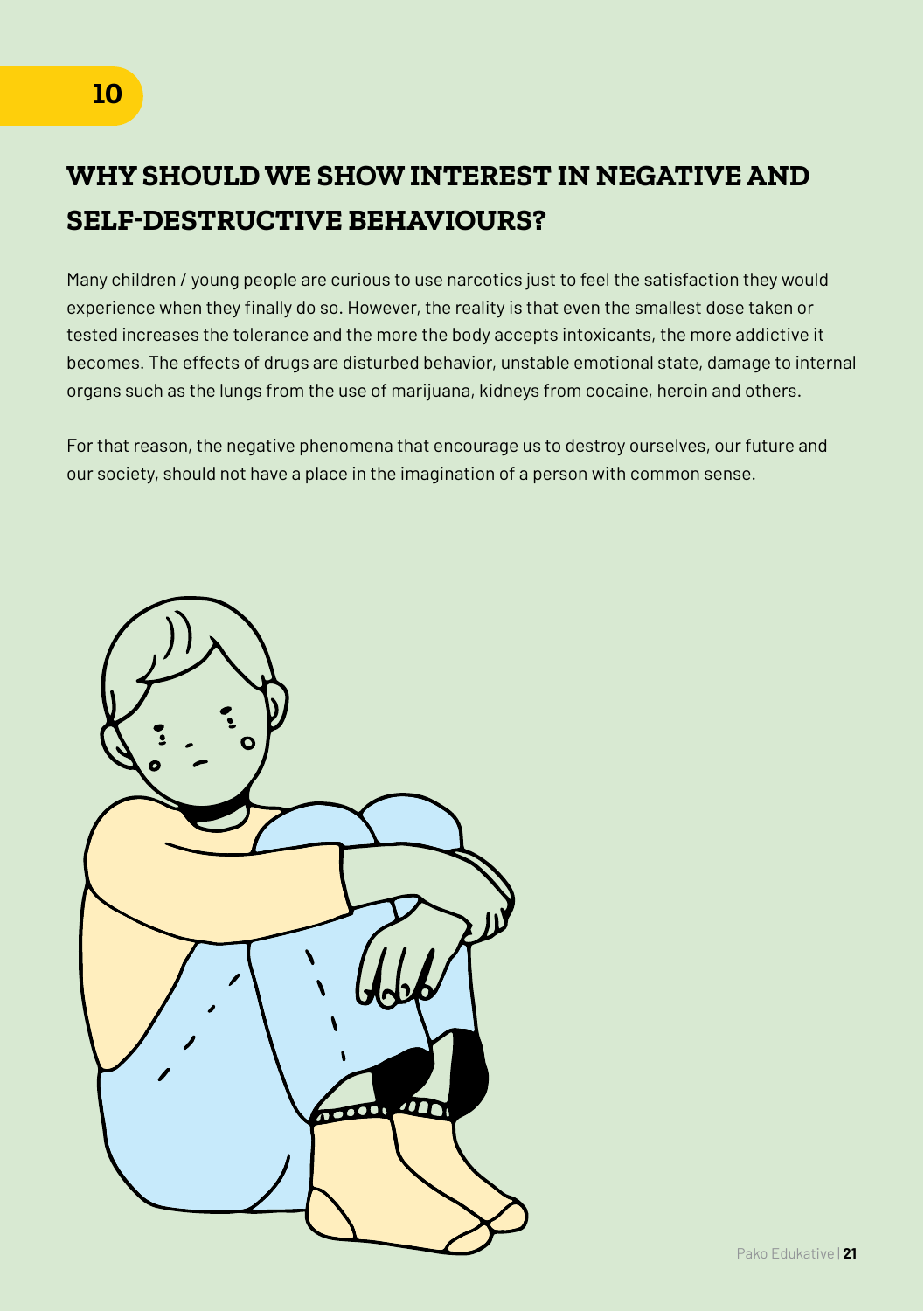# **IS DRUG USE PRESENTED AS SOMETHING TRENDY WHEN WE LISTEN TO / PERFORM MUSIC? DO CHILDREN OR PEOPLE LOOK TRENDY IF THEY USE THEM?**

When we listen to / perform music, drug use can be represented as something trendy, but it does not make us trendy or cool from the point of view of the society in which we live. To be trendy in the 21st century according to social opinion, implies; when a person is educated, brought up, knows how to communicate clearly with others, is sociable, creative, solves logical problems, plays sports, knows how to cook healthy food, has digital skills, etc.

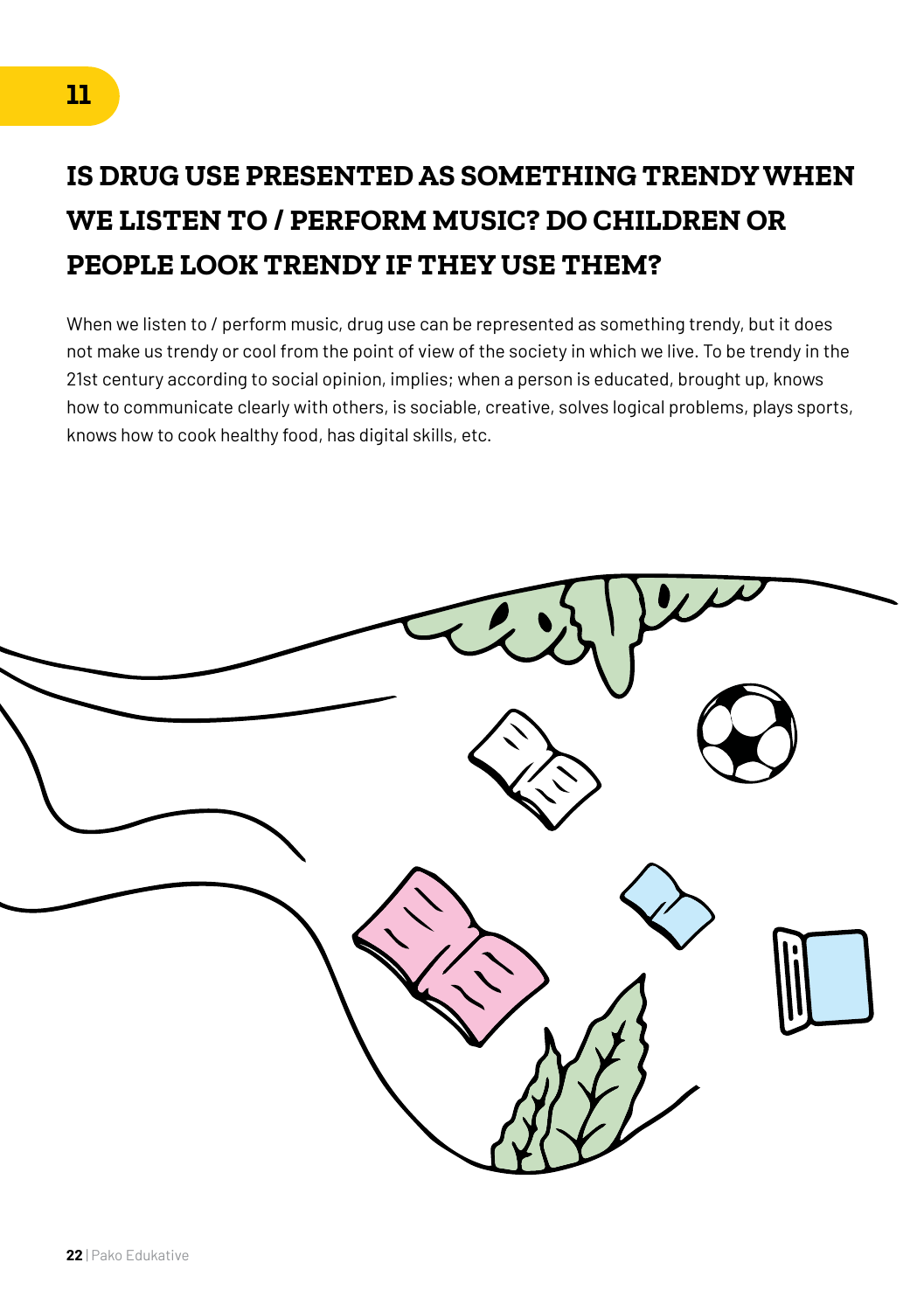#### *What to do if you are in a situation where you have used narcotics:*

- Talk to family or close and trusted friends.
- Be calm, do not let negative thoughts and feelings overwhelm you because of this incident.
- Consider once again the situation that led you to the consumption of drugs.
- Make a recovery plan as soon as possible
- Seek help from trusted people. If you can't solve the problem on your own, others can effectively help you.

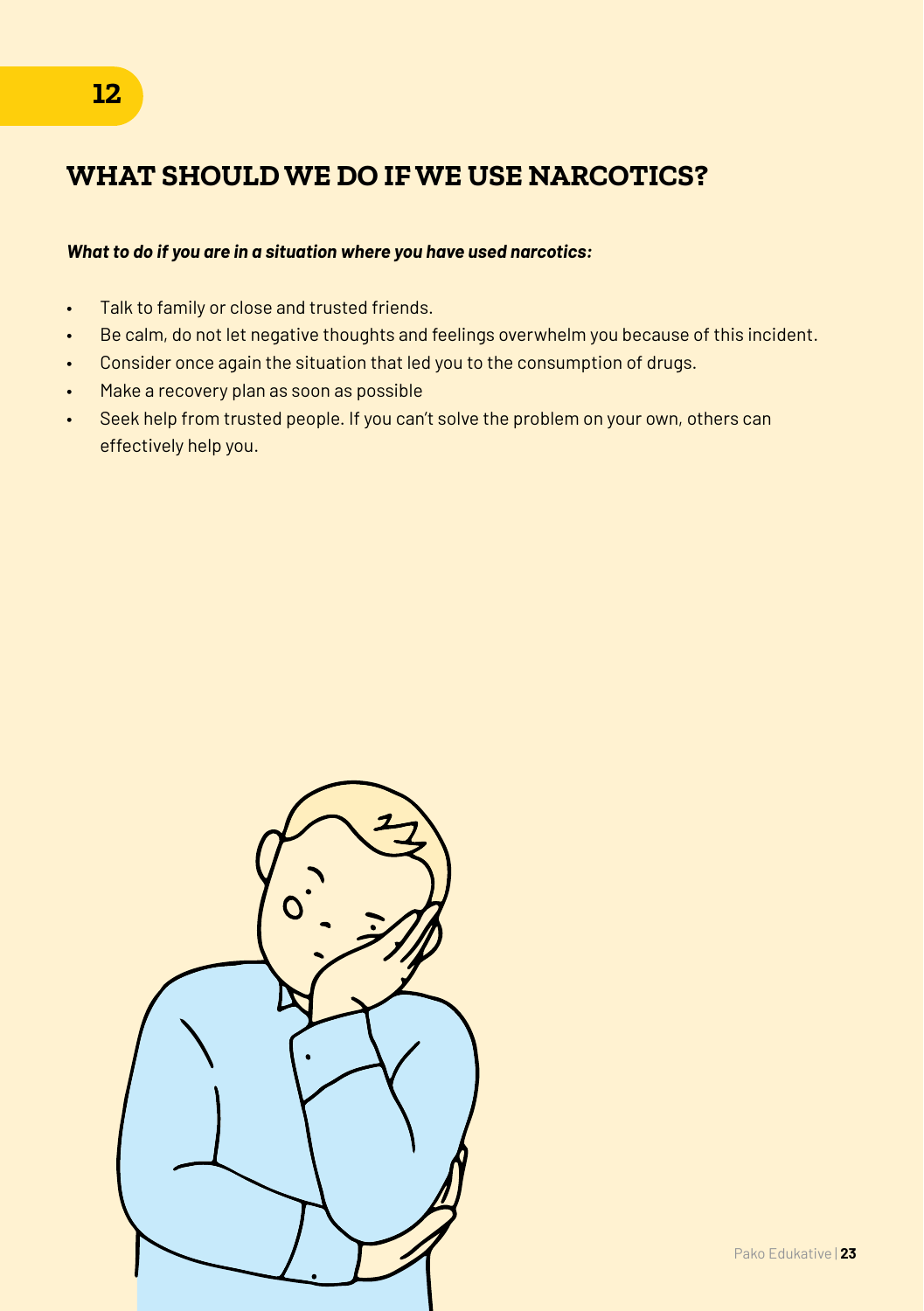### **WHAT ARE RADICALISM AND EXTREMISM?**

Radicalism implies a growing psycho-social interest towards socio-political ideologies. Radicalism and extremism have become a general global challenge for society, due to the prevalence, dynamics and trends that these phenomena have had in recent years, as well as due to the extremely dangerous consequences for human life and safety. Their causes are very different. They are associated with uncontrolled globalization, protracted humanitarian crises, chaotic social changes, the collapse of value systems, wars, mass war crimes<sup>5</sup> 6

#### *General factors influencing the radicalization of young people are:*

- identity crisis;
- personal crisis;
- personal circumstances;
- unfulfilled aspirations, and crime.

5 Albanian Helsinki Committee, "Violent extremism the greatest challenge of our time" - HANDBOOK FOR CIVIL SOCIETY ORGANIZATIONS: http://www.ahc.org.al/ep-content/uploads/2018/06/Manual\_Ekstremism-1.pdf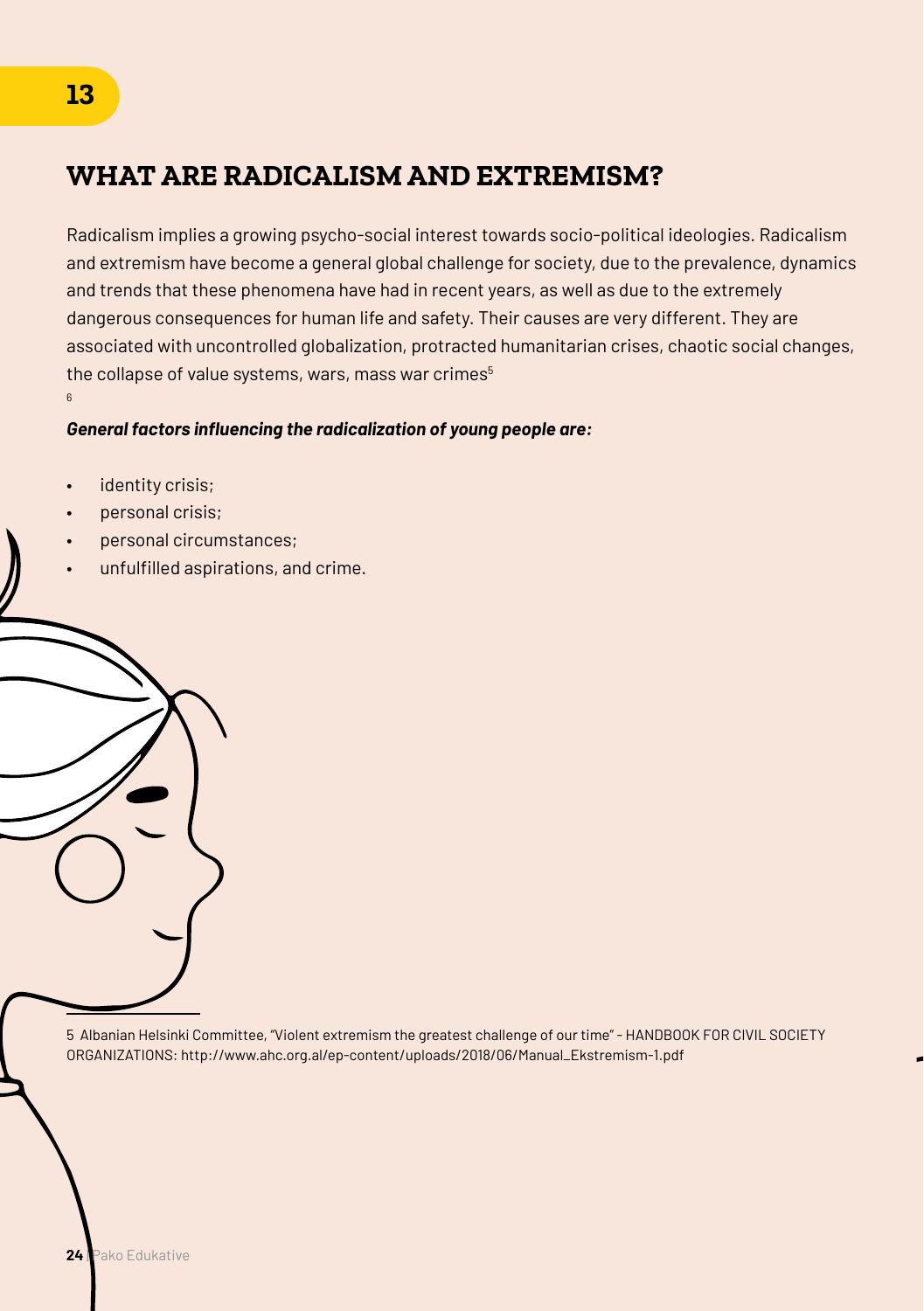### **WHAT IS CHILD ABUSE AND WHY DOES IT HAPPEN**

Child abuse<sup>7</sup> is considered to be any form of abuse or neglect that results in harm or injury to a child, which cannot be explained through common sense. Child abuse includes: physical, emotional and sexual abuse, as well as neglect.

#### *Some of the factors that influence the behavior that leads to abuse may be:*

**14**

**Individual factors -** the type of knowledge they possess, their views, thoughts about violence and incompetence, communication disorders, drug and alcohol use, being a witness or victim of interpersonal violence;

**Family factors -** lack of love and parental support; experiences with domestic violence; corporal punishment and child abuse; parents, brothers, sisters involved in criminal behavior; **Social factors - s**ocio-economic inequality, urbanism and overcrowding; rapid economic development, accompanied by high youth unemployment; media effects; social norms that support violent behavior; carrying weapons; post-conflict situation.



<sup>7</sup> Haxhiymeri. E., Kulluri. E., Hazizaj. A., 2005. "Child Abuse in the Family", CRCA, IRCCRA.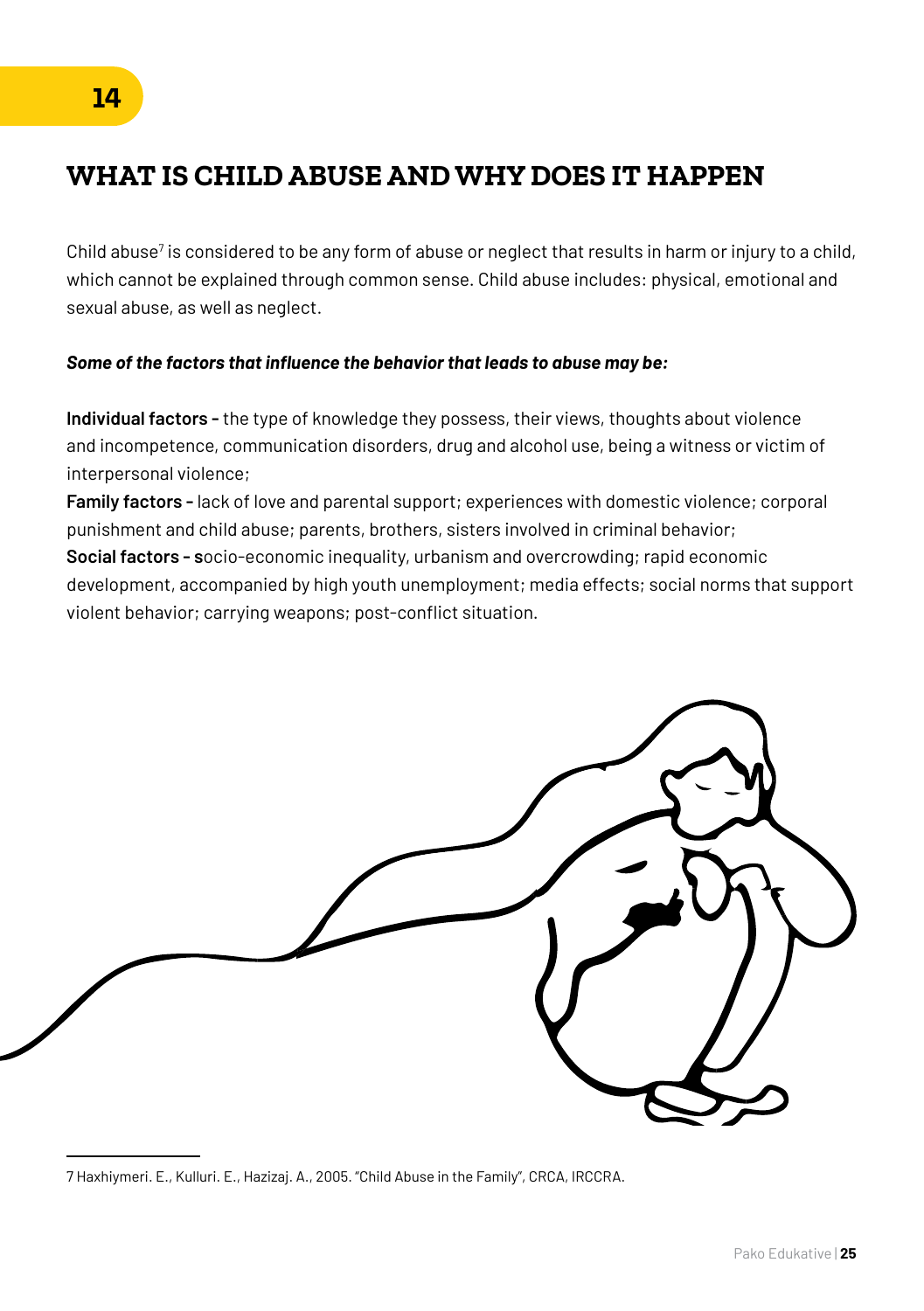# **HOW CAN A FAMILY, FRIEND, GIRLFRIEND, TEACHER, OR DISTRICT IN WHICH A CHILD LIVES RECOGNIZE SOME OF THE SIGNS THAT THE CHILD IS BEING ABUSED?**

Some of the indicators of physical abuse are<sup>8</sup>: broken bones, fractures; bruises; scratching, tearing; traces of burns; traces of bruises in the form of tools or fingers on the skin; bleeding or unexplained illness; physical deformations; loss of consciousness.  $\alpha$ 

### *Some of the possible signs of a child's behavior as a result of physical violence are:*

- desperate, withdrawn or depressed mood
- restless sleep, restlessness;
- aggressive behavior;
- fear of adult individuals or adults in general;
- Fear of the parent / guardian returning home or the child returning home and fear of someone contacting their parent / guardian or family member;
- lack of trust in adults or low self-esteem:
- very passive attitude and constant nagging;
- drug and alcohol use;
- constantly running away or leaving the house, etc.

<sup>8 &</sup>quot;Work Protocol for Child Protection Employees", 2010. Ministry of Labor, Terre des Hommes, UNICEF.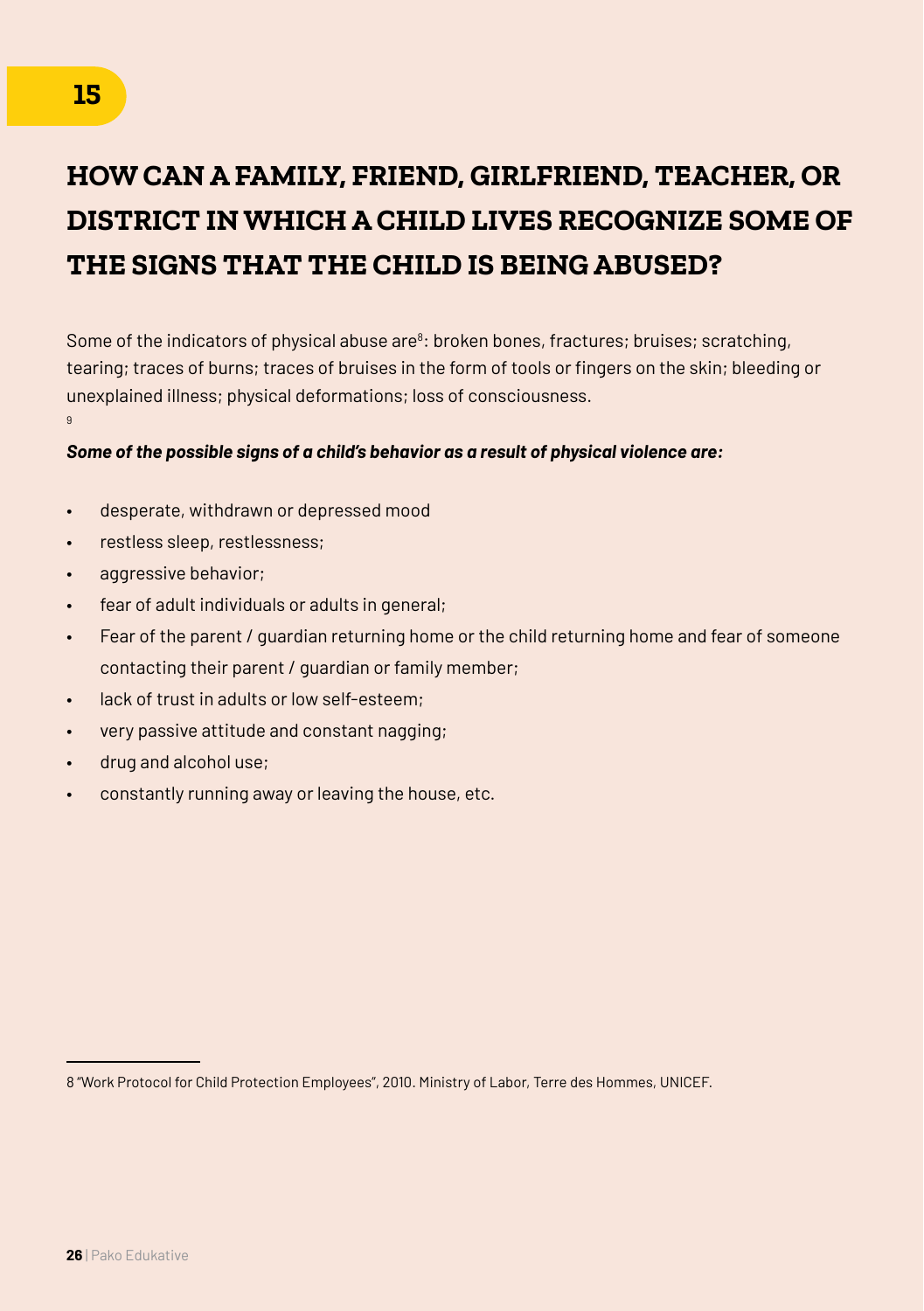#### **Signs of sexual abuse**

The most specific signs and symptoms of sexual abuse are rectal or genital pain, rectal or genital bleeding, the presence of sexually transmitted diseases in children before puberty, as well as premature sexual behavior, especially if it reocurs.

The following is a summary of the behavioral symptoms that a sexually abused child may have. It is important to note that not all of the items below are indicators of sexual abuse.

#### *Some of the possible signs of a child's behavior as a result of sexual abuse are:*

- The child is either hyperactive or withdrawn, no inbetween;
- Low self-esteem:
- Only superficial relations with friends;
- Exhibits a general feeling of guilt or shame;
- Body dysmorphia expressed through drawings;
- Demonstrates regressive behavior; seems to almost have a phobia from adults; deterioration / decline in school performance;
- Eating disorders;
- Showing provocative sexual behavior;
- Running away from home;

#### *Indicators of psychological / emotional abuse:*

- retardation in physical, mental and emotional development;
- constant state of anxiety;
- difficulty speaking or expressing opinions;
- low self-esteem;
- emotional response that is not in par with the ongoing painful situation;
- extreme aggression or passivity;
- abuse of narcotic substances and alcohol;
- constant running away or leaving the house;
- lack of desire to perform various activities;

<sup>9</sup> Shehu. E., Gramo. A., 2008. "Gender-Based Violence. Handbook for Health Workers ", National Association of Social Workers.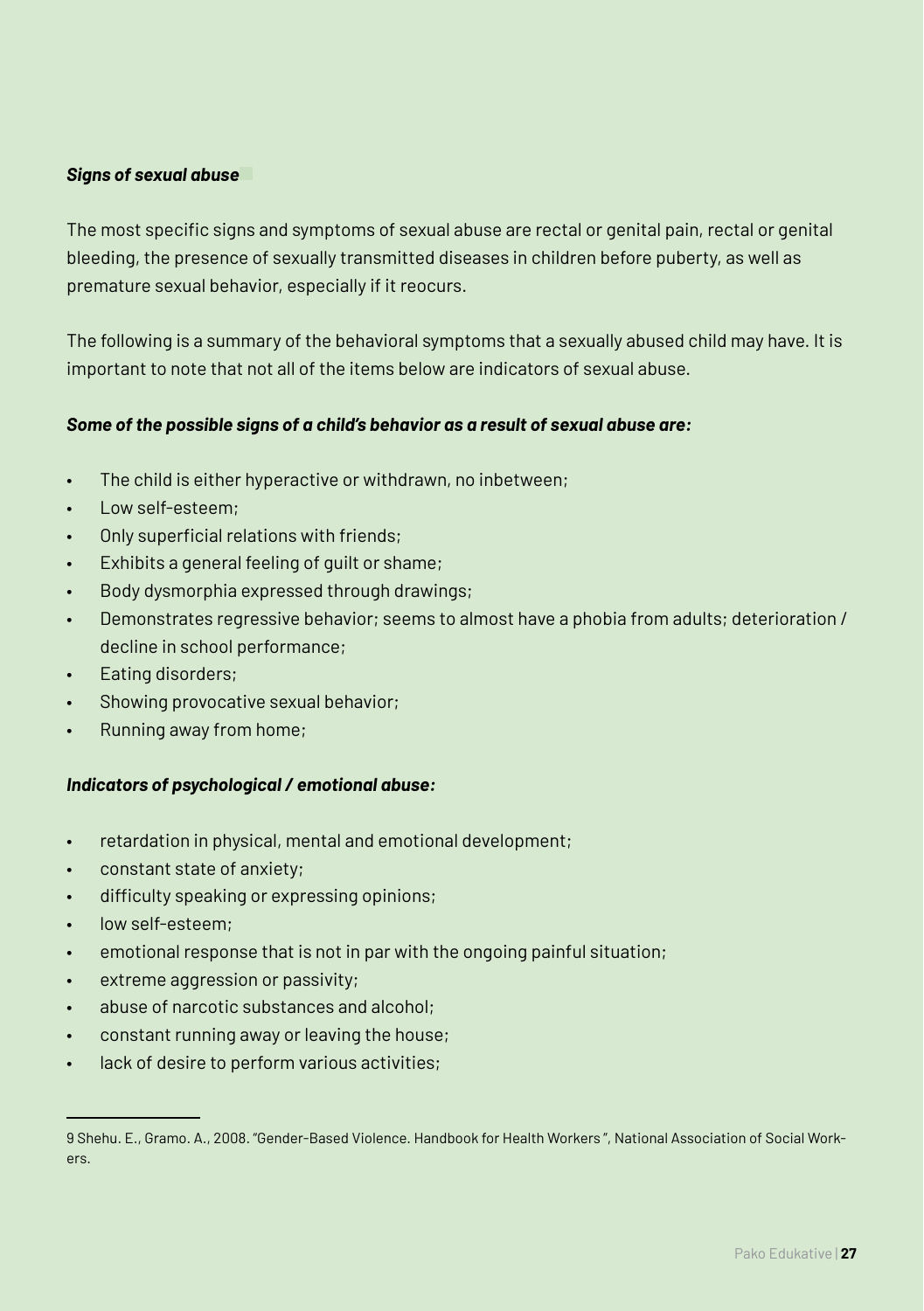#### *Possible signs of a neglected child are:*

- The child's clothing is not suitable for the season or weather (this could have caused other symptoms such as colds, coughs, pneumonia, sunburn, frostbite, etc.);
- Lack of personal hygiene of the child (long and dirty nails, bad body odour, uncombed and unwashed hair, parasites on the head and body);
- Improperly taken care of or left to the supervision of an incapable person;
- There are health issues that indicate that he was not treated with medications or by a doctor;
- The child is malnourished (with low body weight and underdeveloped, has difficulty swallowing food, is always tired and exhausted, the body has lost its childish characteristics, etc.);
- Non punctual school attendance or no attendance at all.

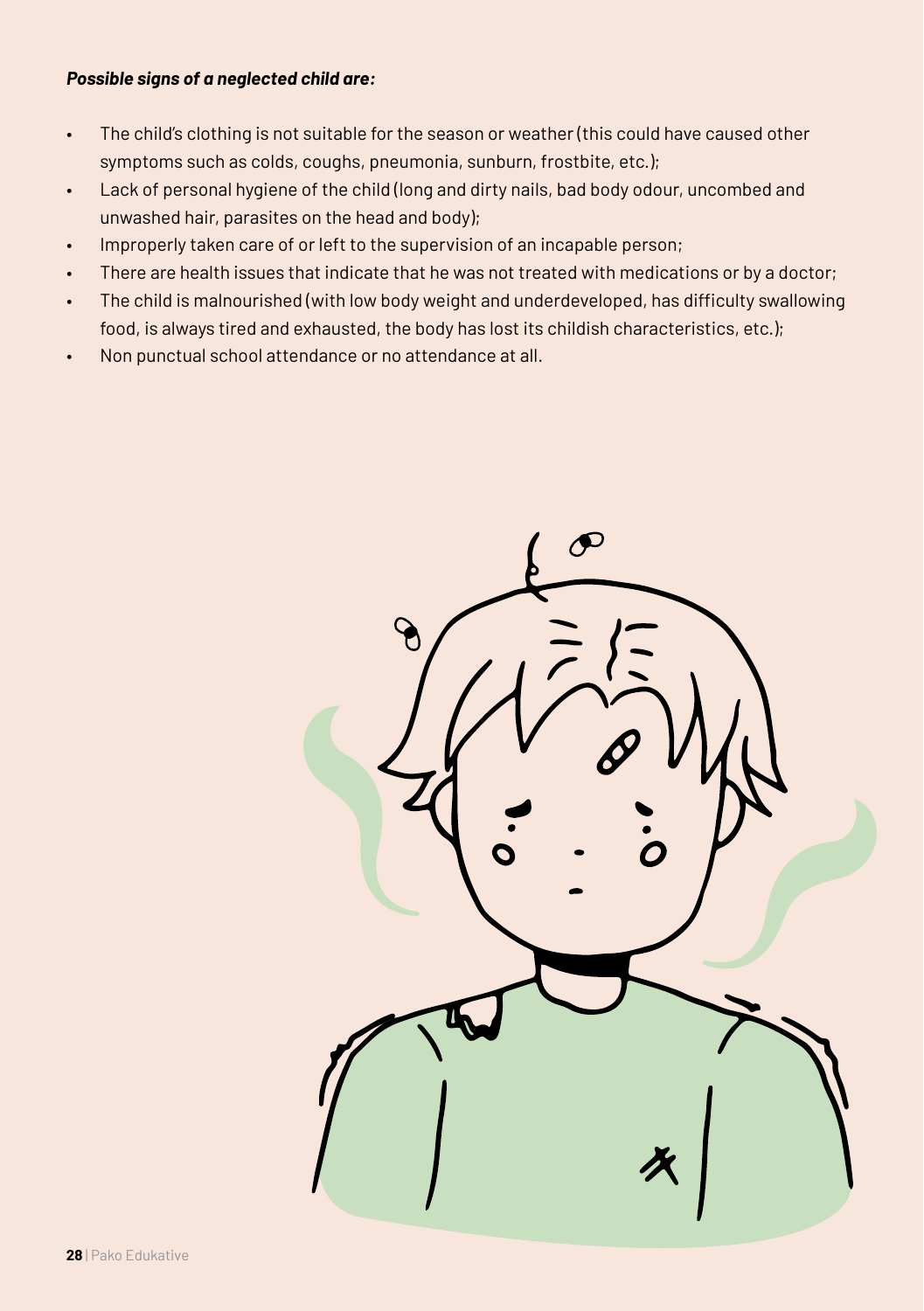### **DO WE KNOW WHAT DIGITAL ABUSE IS?**

The rapid development of information technology in recent years, also associated with the increased level of risk that arises as a result of children's insecure access to the Internet, has highlighted in many parts of the world the importance of measures to be taken intended to protect children while using and browsing the Internet. As technology develops rapidly and offers more opportunities for research, the time children spend in front of technological devices is growing , as is its impact on children and minors.

Often on games websites, social networks, YouTube or other Internet websites where children spend a lot of time, they are exposed to violence and threats from other children, displaying materials with inappropriate content, misuse of personal data, attacks by various viruses, etc. That is why children should be careful, because unsafe use of the Internet can have negative consequences for them.

**Cyberbullying** is an English terminology used when people use the internet to threaten, harass or humiliate someone by sending malicious messages, shocking pictures and videos to strangers. Cyberbullying is the intentional and repeated use of electronic means (such as the Internet or a mobile phone) by children and minors to harass, threaten, assault, humiliate or use any other form of violence against another child or minor.

### *There are various forms of digital abuse, but these are the most common:*

- Sending threatening or harassing emails (eg abusive, racist or other prejudicial messages);
- Sending or publishing gossip to friends or directly to the victim;
- Posts on social networks e.g. someone's secrets (e.g. Facebook or Twitter);
- Insulting children by giving nicknames via messages, chatting, posting on social networks, etc;
- Sending or posting photos of other people without their permission (usually unpleasant or intimate / personal photos) online;
- Creating certain profiles or websites on the Internet, targeting a certain individual or group of children in terms of ridicule or insult.
- Children are often abused online motivated by anger, revenge or frustration. Sometimes they tease others for fun or because they are bored and have too much free time.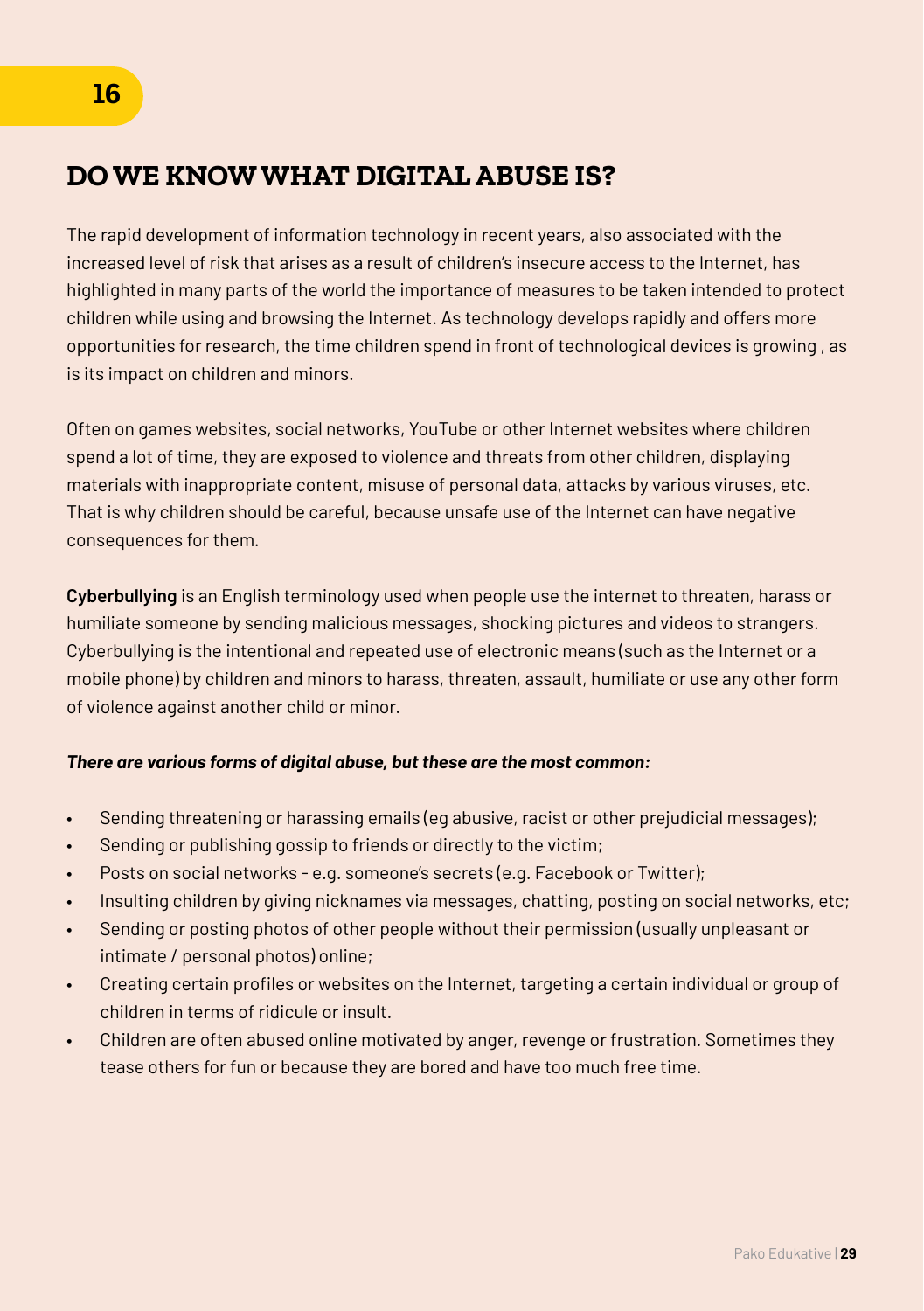#### *Steps you can take to prevent digital abuse:*

- Don't respond to bullies or people you don't know,
- Don't read their messages,
- Block these people and do not communicate with them;
- Immediate reporting of harassment;
- Never take revenge on those who disturb you;
- Do not reveal passwords to anyone except parents;
- If you are a victim of violence, it is important to tell your parents or another adult you trust;
- Collect and save evidence of online harassment;
- Try to identify the person who is harassing you!

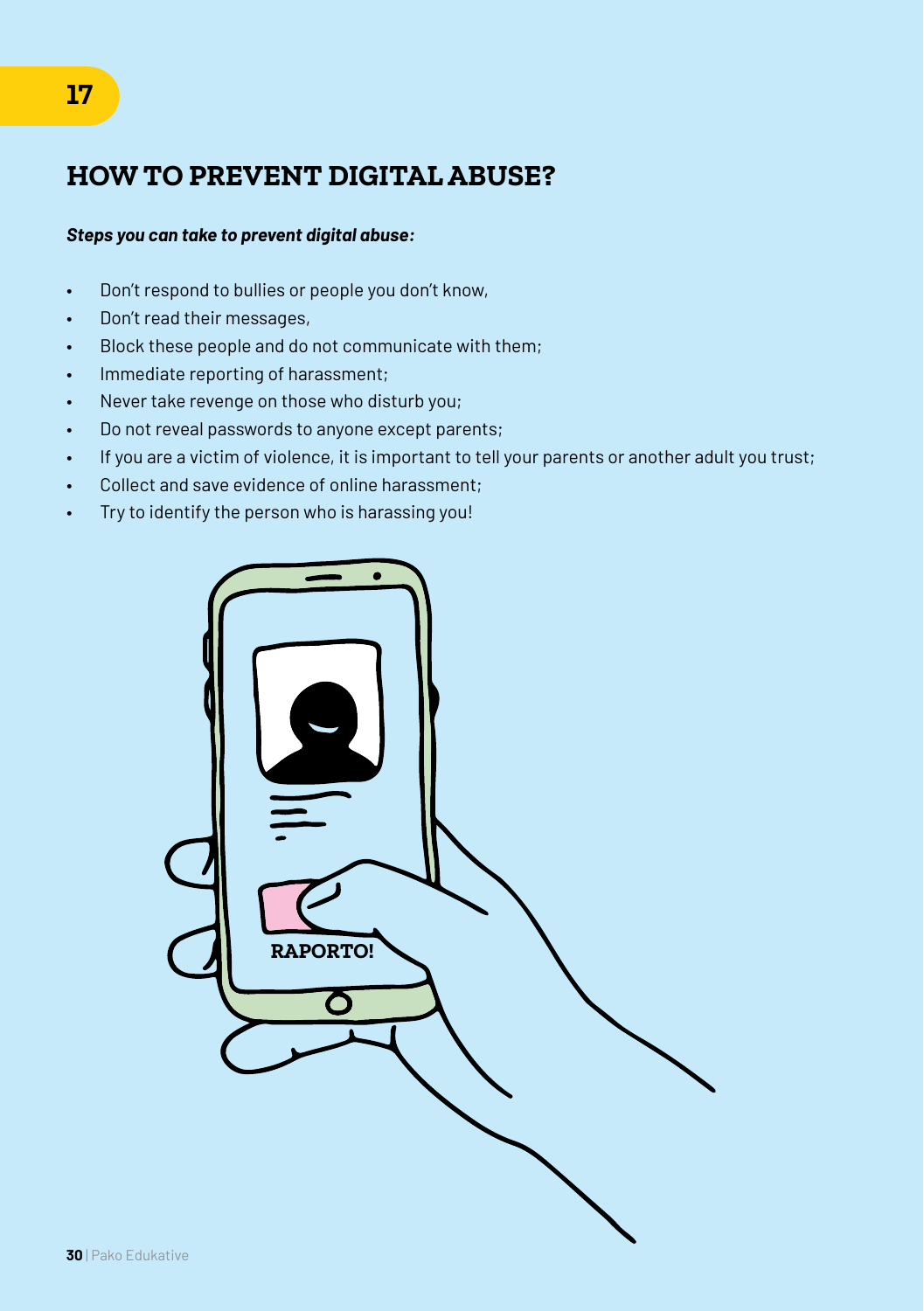# **SHOULD WE SEEK HELP FOR THE VIOLENCE THAT WE OR SOMEONE WE KNOW IS EXPERIENCING, AND WHERE SHOULD WE DO SO**

Yes, talk to the people you trust the most. Parents can protect and guide you. Feel free to talk to your parents, tell them what you are dealing with in your life, what is happening in your social circle and what scares you.

You can also turn to your grandparents and siblings for help. You can also help your friend in case you notice that they have been abused. In a school environment, you can also turn to teachers, they will know how to act.

#### *Also, the institutions responsible for responding to and reporting violence are:*

- Ministry of Education,Science and technology,
- Municipal Directorate of Education,
- Educational institutions
- Ministry of Labor and Social Welfare,
- Municipalities centers for social work
- Kosovo Police
- Ministry of Justice (Correctional Service and Prison Inspectorate)
- Ministry of Health Family Health Institutions
- Society and community the place where we live
- Public or private media.